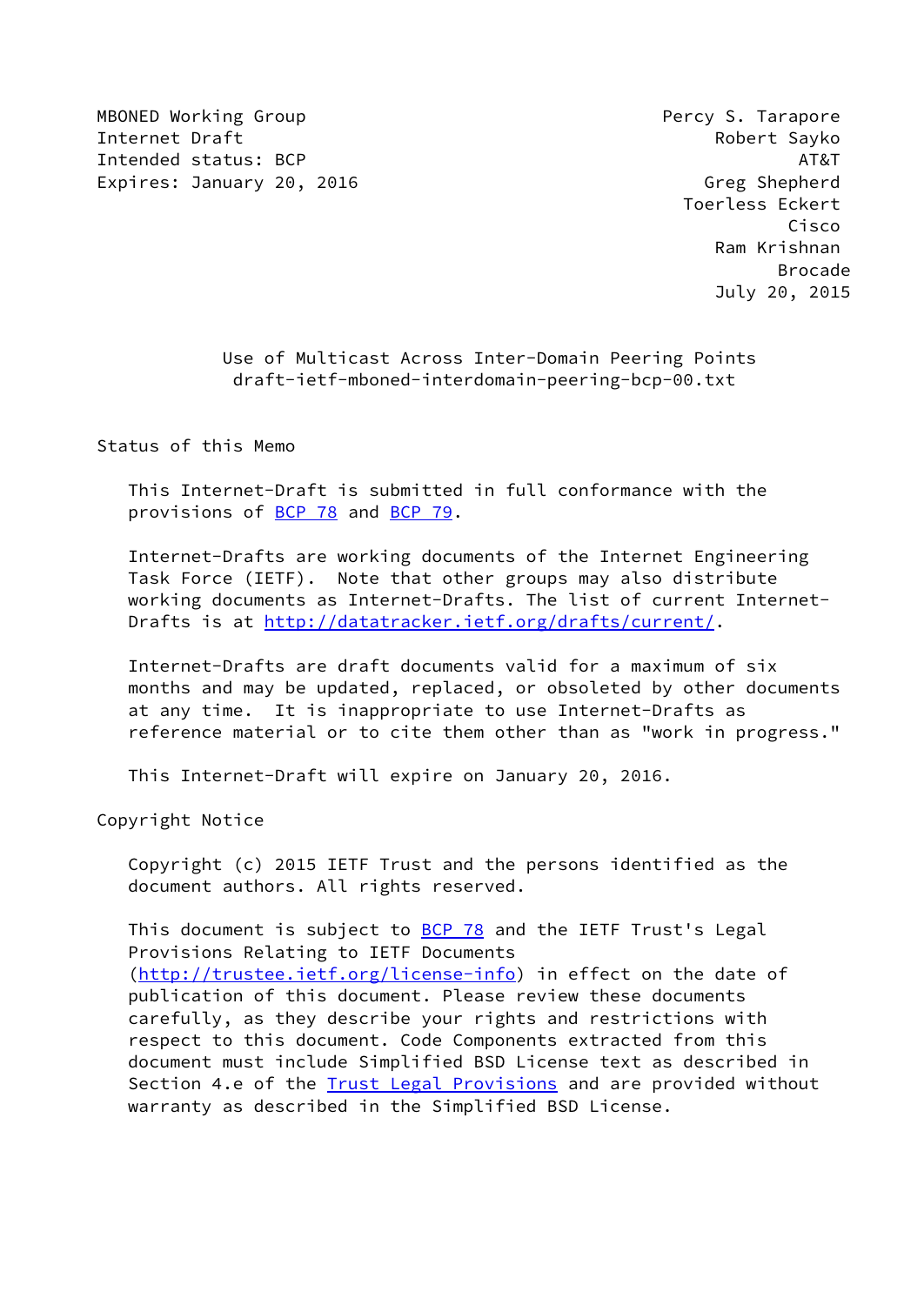## IETF I-D Use of Multicast Across Inter-Domain Peering Points July 2015

 This document may contain material from IETF Documents or IETF Contributions published or made publicly available before November 10, 2008. The person(s) controlling the copyright in some of this material may not have granted the IETF Trust the right to allow modifications of such material outside the IETF Standards Process. Without obtaining an adequate license from the person(s) controlling the copyright in such materials, this document may not be modified outside the IETF Standards Process, and derivative works of it may not be created outside the IETF Standards Process, except to format it for publication as an RFC or to translate it into languages other than English.

### Abstract

 This document examines the use of multicast across inter-domain peering points. The objective is to describe the setup process for multicast-based delivery across administrative domains and document supporting functionality to enable this process.

## Table of Contents

|  | 2. Overview of Inter-domain Multicast Application Transport 4    |
|--|------------------------------------------------------------------|
|  | 3. Inter-domain Peering Point Requirements for Multicast5        |
|  |                                                                  |
|  |                                                                  |
|  | 3.3. Peering Point Enabled with an AMT - Both Domains Multicast  |
|  |                                                                  |
|  | 3.4. Peering Point Enabled with an AMT - AD-2 Not Multicast      |
|  |                                                                  |
|  | 3.5. AD-2 Not Multicast Enabled - Multiple AMT Tunnels Through   |
|  |                                                                  |
|  |                                                                  |
|  | 4.1. Network Interconnection Transport and Security Guidelines14 |
|  | 4.2. Routing Aspects and Related Guidelines15                    |
|  | Native Multicast Routing Aspects15<br>4.2.1                      |
|  | GRE Tunnel over Interconnecting Peering Point16<br>4.2.2         |
|  | 4.2.3 Routing Aspects with AMT Tunnels16                         |
|  | 4.3. Back Office Functions - Billing and Logging Guidelines19    |
|  | Provisioning Guidelines19<br>4.3.1                               |
|  | Application Accounting Billing Guidelines21<br>4.3.2             |
|  | Log Management Guidelines21<br>4.3.3                             |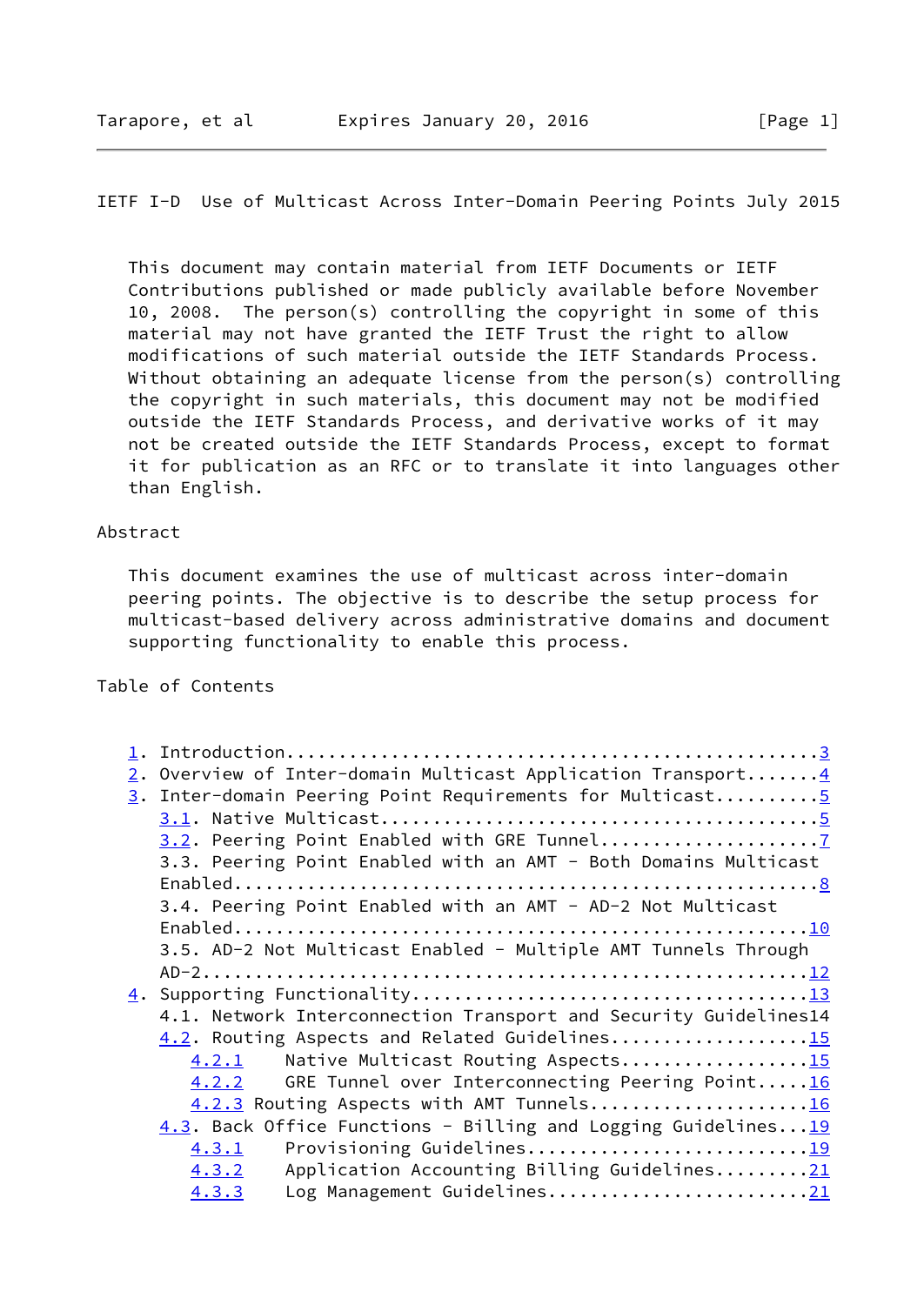4.4. Operations - Service Performance and Monitoring Guidelines22 4.5. Client Reliability Models/Service Assurance Guidelines..[.24](#page-24-0) 5. Troubleshooting and Diagnostics..............................[.24](#page-24-0) 6. Security Considerations......................................[.25](#page-25-0)

| Tarapore, et al |  | Expires January 20, 2016 |  | [Page 2] |  |
|-----------------|--|--------------------------|--|----------|--|

<span id="page-2-0"></span>IETF I-D Use of Multicast Across Inter-Domain Peering Points July 2015

1. Introduction

 Several types of applications (e.g., live video streaming, software downloads) are well suited for delivery via multicast means. The use of multicast for delivering such applications offers significant savings for utilization of resources in any given administrative domain. End user demand for such applications is growing. Often, this requires transporting such applications across administrative domains via inter-domain peering points.

The objective of this Best Current Practices document is twofold:

- o Describe the technical process and establish guidelines for setting up multicast-based delivery of applications across inter domain peering points via a set of use cases.
- o Catalog all required information exchange between the administrative domains to support multicast-based delivery. This enables operators to initiate necessary processes to support inter-domain peering with multicast.

The scope and assumptions for this document are stated as follows:

 o It is understood that several protocols are available for this purpose including Protocol Independent Multicast - Source Specific Multicast (PIM-SSM) [[RFC4607\]](https://datatracker.ietf.org/doc/pdf/rfc4607), Internet Group Management Protocol (IGMP) [\[RFC4604](https://datatracker.ietf.org/doc/pdf/rfc4604)], Multicast Listener Discovery (MLD) [[RFC4604](https://datatracker.ietf.org/doc/pdf/rfc4604)], and Multicast Source Discovery Protocol (MSDP) [[RFC3618](https://datatracker.ietf.org/doc/pdf/rfc3618)]. This BCP is independent of the choice of multicast protocol; it focuses solely on the implications for the inter-domain peering points. However, in order to help explain use cases the figures will use the general SSM flows and architectures.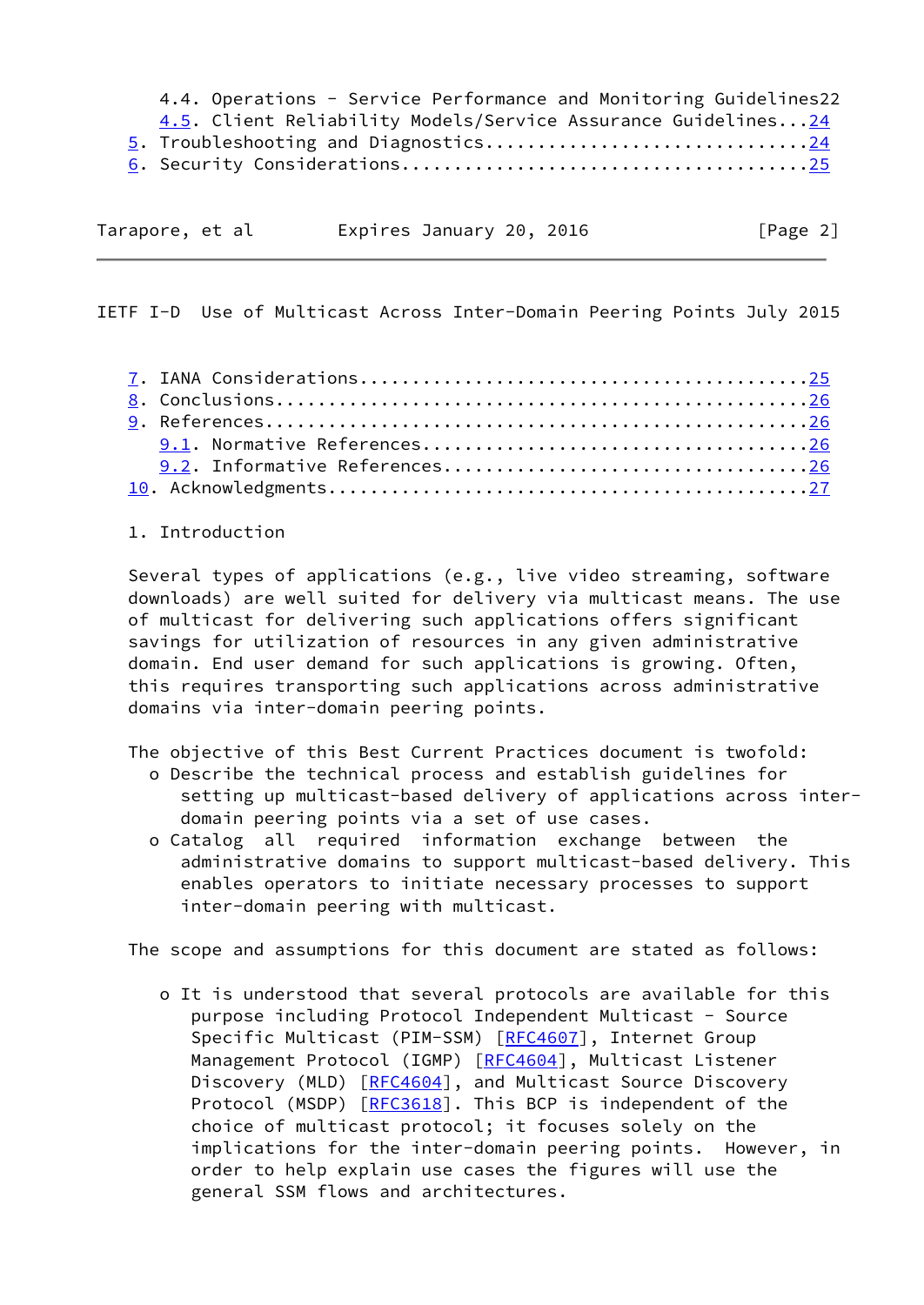o Network Administrative Domains involved in setting up multicast peering points are assumed to adopt compatible protocols. The use of different protocols is beyond the scope of this document.

| Expires January 20, 2016<br>Tarapore, et al |  |  |  |  |  |  |
|---------------------------------------------|--|--|--|--|--|--|
|---------------------------------------------|--|--|--|--|--|--|

 $\lceil \text{Page 3} \rceil$ 

<span id="page-3-0"></span>IETF I-D Use of Multicast Across Inter-Domain Peering Points July 2015

- o It is assumed that an AMT Relay will be available to a client for multicast delivery. The selection of an optimal AMT relay by a client is out of scope for this document.
- o The collection of billing data is assumed to be done at the application level and is not considered to be a networking issue. The settlements process for end user billing and/or inter-provider billing is out of scope for this document.
- o Inter-domain network connectivity troubleshooting is only considered within the context of a cooperative process between the two domains.

 This document also attempts to identify ways by which the peering process can be improved. Development of new methods for improvement is beyond the scope of this document.

- 2. Overview of Inter-domain Multicast Application Transport
- A multicast-based application delivery scenario is as follows:
	- o Two independent administrative domains are interconnected via a peering point.
	- o The peering point is either multicast enabled (end-to-end native multicast across the two domains) or it is connected by one of two possible tunnel types:
		- o A Generic Routing Encapsulation (GRE) Tunnel [[RFC2784\]](https://datatracker.ietf.org/doc/pdf/rfc2784) allowing multicast tunneling across the peering point, or
		- o An Automatic Multicast Tunnel (AMT) [[IETF-ID-AMT](#page-27-1)].
	- o The application stream originates at a source in Domain 1.
	- o An End User associated with Domain 2 requests the application. It is assumed that the application is suitable for delivery via multicast means (e.g., live steaming of major events, software downloads to large numbers of end user devices, etc.)
	- o The request is communicated to the application source which provides the relevant multicast delivery information to the EU device via a "manifest file". At a minimum, this file contains the {Source, Group} or (S,G) information relevant to the multicast stream.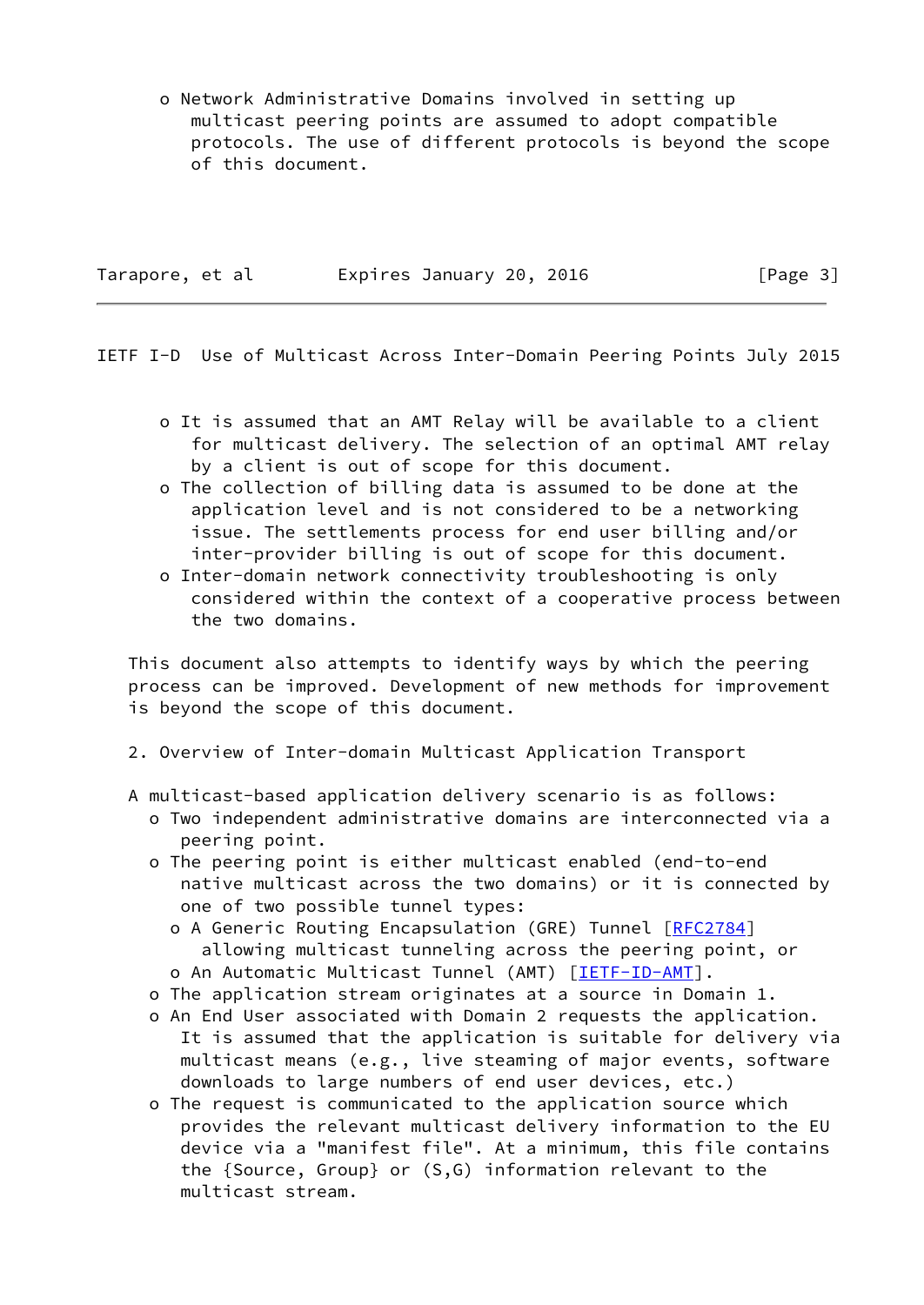o The application client in the EU device then joins the multicast stream distributed by the application source in

| Tarapore, et al | Expires January 20, 2016 | [Page 4] |
|-----------------|--------------------------|----------|
|-----------------|--------------------------|----------|

<span id="page-4-0"></span>IETF I-D Use of Multicast Across Inter-Domain Peering Points July 2015

 domain 1 utilizing the (S,G) information provided in the manifest file. The manifest file may also contain additional information that the application client can use to locate the source and join the stream.

It should be noted that the second administrative domain - domain 2 - may be an independent network domain (e.g., Tier 1 network operator domain) or it could also be an Enterprise network operated by a single customer. The peering point architecture and requirements may have some unique aspects associated with the Enterprise case.

 The Use Cases describing various architectural configurations for the multicast distribution along with associated requirements is described in section 3. Unique aspects related to the Enterprise network possibility will be described in this section. A comprehensive list of pertinent information that needs to be exchanged between the two domains to support various functions enabling the application transport is provided in section 4.

3. Inter-domain Peering Point Requirements for Multicast

 The transport of applications using multicast requires that the inter-domain peering point is enabled to support such a process. There are five possible Use Cases for consideration.

3.1. Native Multicast

 This Use Case involves end-to-end Native Multicast between the two administrative domains and the peering point is also native multicast enabled - Figure 1.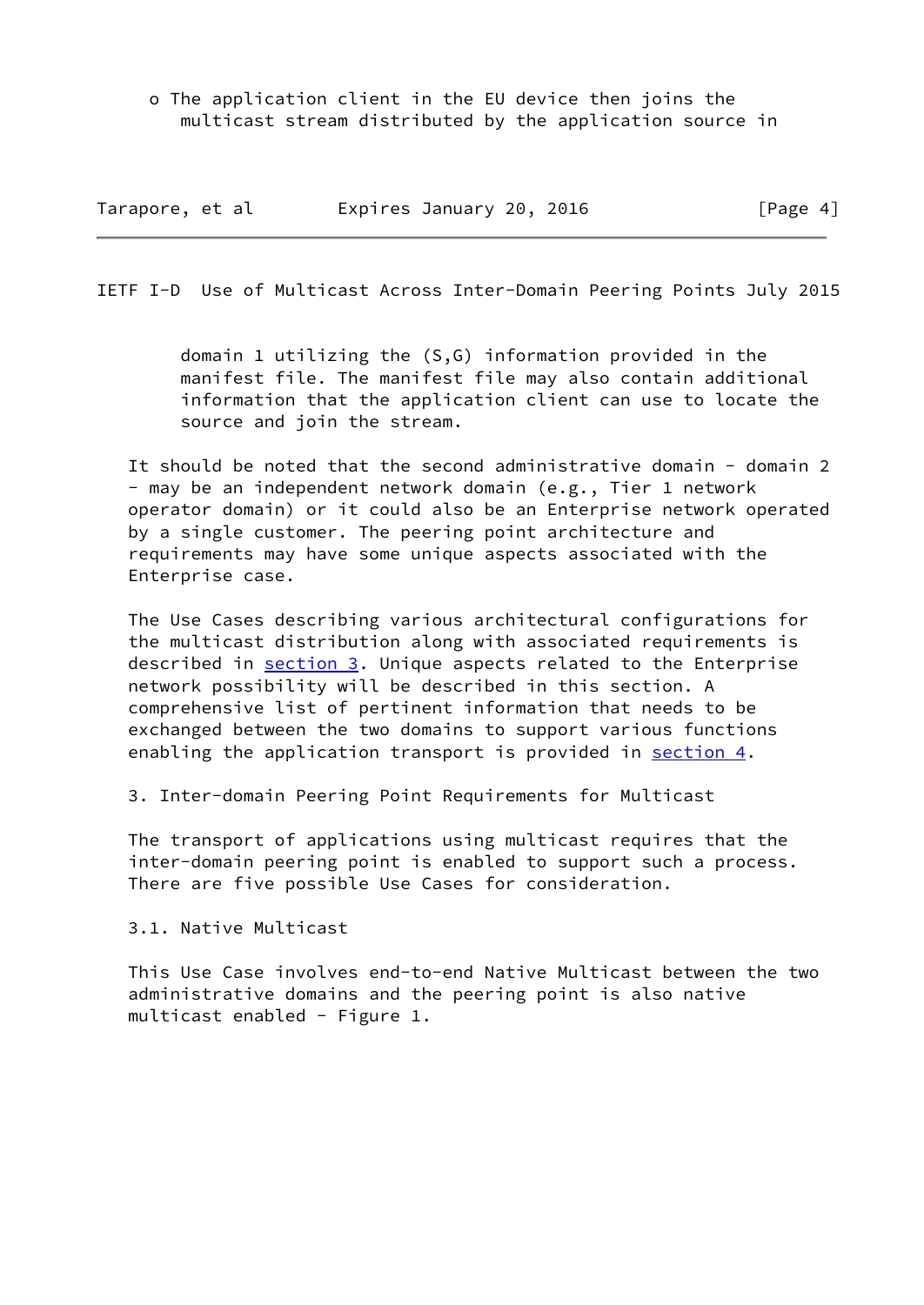|  | Tarapore, | et al |  |
|--|-----------|-------|--|
|--|-----------|-------|--|

#### Expires January 20, 2016  $[Page 5]$

IETF I-D Use of Multicast Across Inter-Domain Peering Points July 2015



 AD = Administrative Domain (Independent Autonomous System) AS = Application (e.g., Content) Multicast Source BR = Border Router

I1 = AD-1 and AD-2 Multicast Interconnection (MBGP or BGMP)

I2 = AD-2 and EU Multicast Connection

Figure 1 - Content Distribution via End to End Native Multicast

Advantages of this configuration are:

- o Most efficient use of bandwidth in both domains
- o Fewer devices in the path traversed by the multicast stream when compared to unicast transmissions.

 From the perspective of AD-1, the one disadvantage associated with native multicast into AD-2 instead of individual unicast to every EU in AD-2 is that it does not have the ability to count the number of End Users as well as the transmitted bytes delivered to them. This information is relevant from the perspective of customer billing and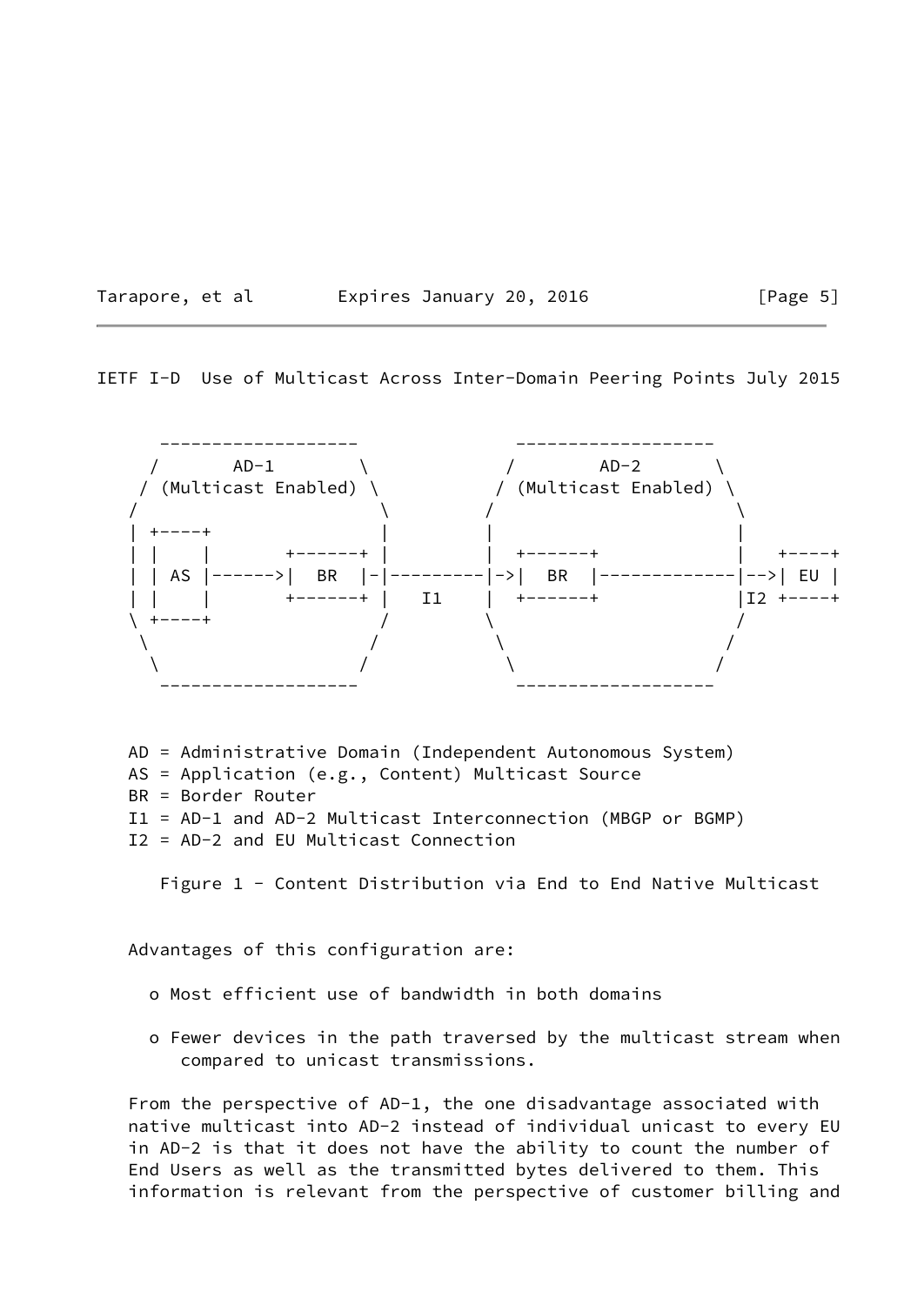operational logs. It is assumed that such data will be collected by the application layer. The application layer mechanisms for generating this information need to be robust enough such that all pertinent requirements for the source provider and the AD operator are satisfactorily met. The specifics of these methods are beyond the scope of this document.

Architectural guidelines for this configuration are as follows:

 a. Dual homing for peering points between domains is recommended as a way to ensure reliability with full BGP table visibility.

| Tarapore, et al | Expires January 20, 2016 | [Page 6] |
|-----------------|--------------------------|----------|
|-----------------|--------------------------|----------|

<span id="page-6-0"></span>IETF I-D Use of Multicast Across Inter-Domain Peering Points July 2015

- b. If the peering point between AD-1 and AD-2 is a controlled network environment, then bandwidth can be allocated accordingly by the two domains to permit the transit of non-rate adaptive multicast traffic. If this is not the case, then it is recommended that the multicast traffic should support rate-adaption.
- c. The sending and receiving of multicast traffic between two domains is typically determined by local policies associated with each domain. For example, if AD-1 is a service provider and AD-2 is an enterprise, then AD-1 may support local policies for traffic delivery to, but not traffic reception from AD-2.
- d. Relevant information on multicast streams delivered to End Users in AD-2 is assumed to be collected by available capabilities in the application layer. The precise nature and formats of the collected information will be determined by directives from the source owner and the domain operators.

## 3.2. Peering Point Enabled with GRE Tunnel

 The peering point is not native multicast enabled in this Use Case. There is a Generic Routing Encapsulation Tunnel provisioned over the peering point. In this case, the interconnection I1 between AD-1 and AD-2 in Figure 1 is multicast enabled via a Generic Routing Encapsulation Tunnel (GRE) [[RFC2784\]](https://datatracker.ietf.org/doc/pdf/rfc2784) and encapsulating the multicast protocols across the interface. The routing configuration is basically unchanged: Instead of BGP (SAFI2) across the native IP multicast link between AD-1 and AD-2, BGP (SAFI2) is now run across the GRE tunnel.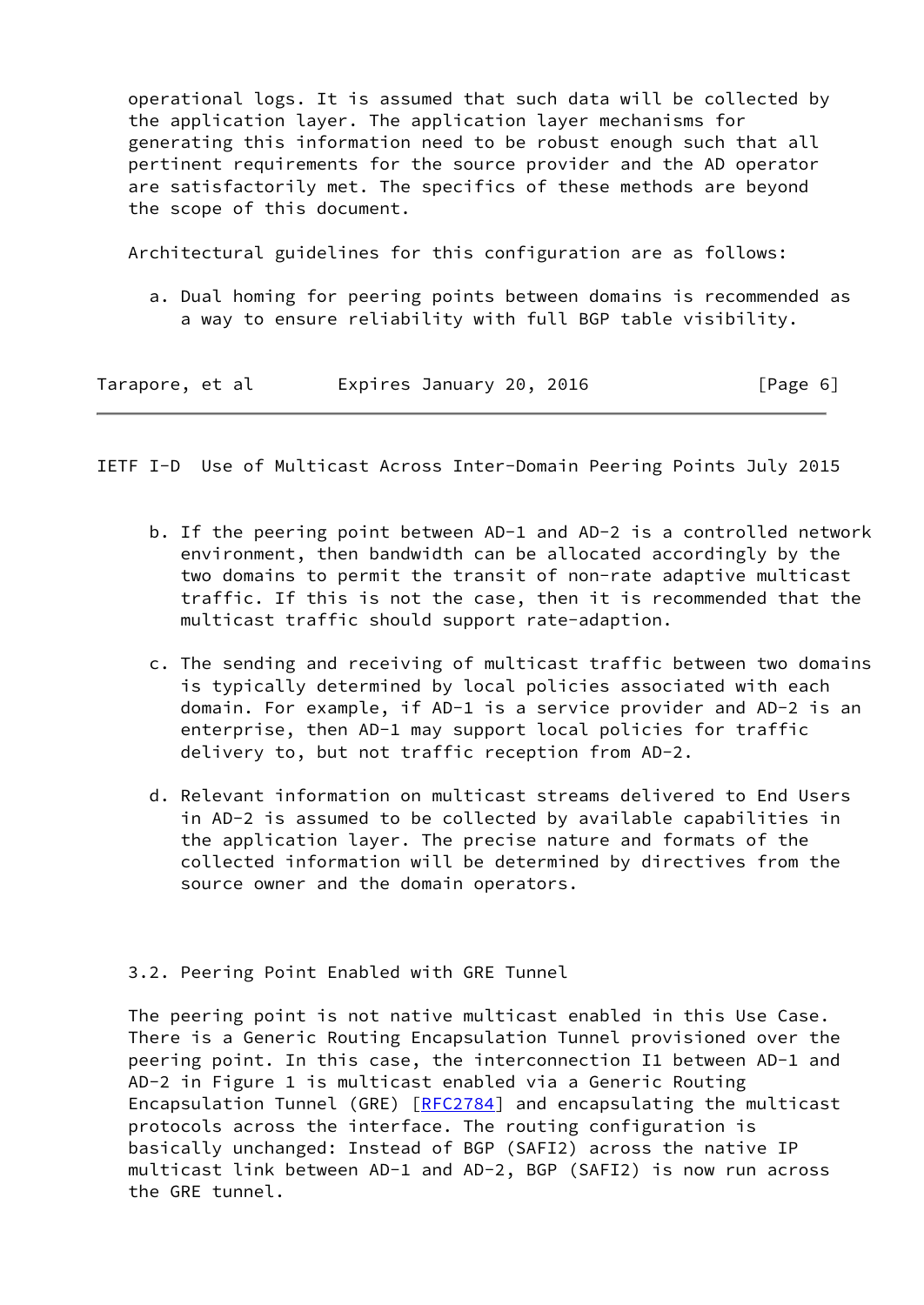Advantages of this configuration:

- o Highly efficient use of bandwidth in both domains although not as efficient as the fully native multicast Use Case.
- o Fewer devices in the path traversed by the multicast stream when compared to unicast transmissions.
- o Ability to support only partial IP multicast deployments in AD-1 and/or AD-2.

| Tarapore, et al |  | Expires January 20, 2016 |  | [Page 7] |
|-----------------|--|--------------------------|--|----------|
|-----------------|--|--------------------------|--|----------|

<span id="page-7-0"></span>IETF I-D Use of Multicast Across Inter-Domain Peering Points July 2015

 o GRE is an existing technology and is relatively simple to implement.

Disadvantages of this configuration:

- o Per Use Case 3.1, current router technology cannot count the number of end users or the number bytes transmitted.
- o GRE tunnel requires manual configuration.
- o The GRE must be established prior to stream starting.
- o The GRE tunnel is often left pinned up

 Architectural guidelines for this configuration include the following:

 Guidelines (a) through (d) are the same as those described in Use Case 3.1. Two additional guidelines are as follows:

 e. GRE tunnels are typically configured manually between peering points to support multicast delivery between domains

 f. It is recommended that the GRE tunnel (tunnel server) configuration in the source network is such that it only advertises the routes to the application sources and not to the entire network. This practice will prevent unauthorized delivery of applications through the tunnel (e.g., if application - e.g.,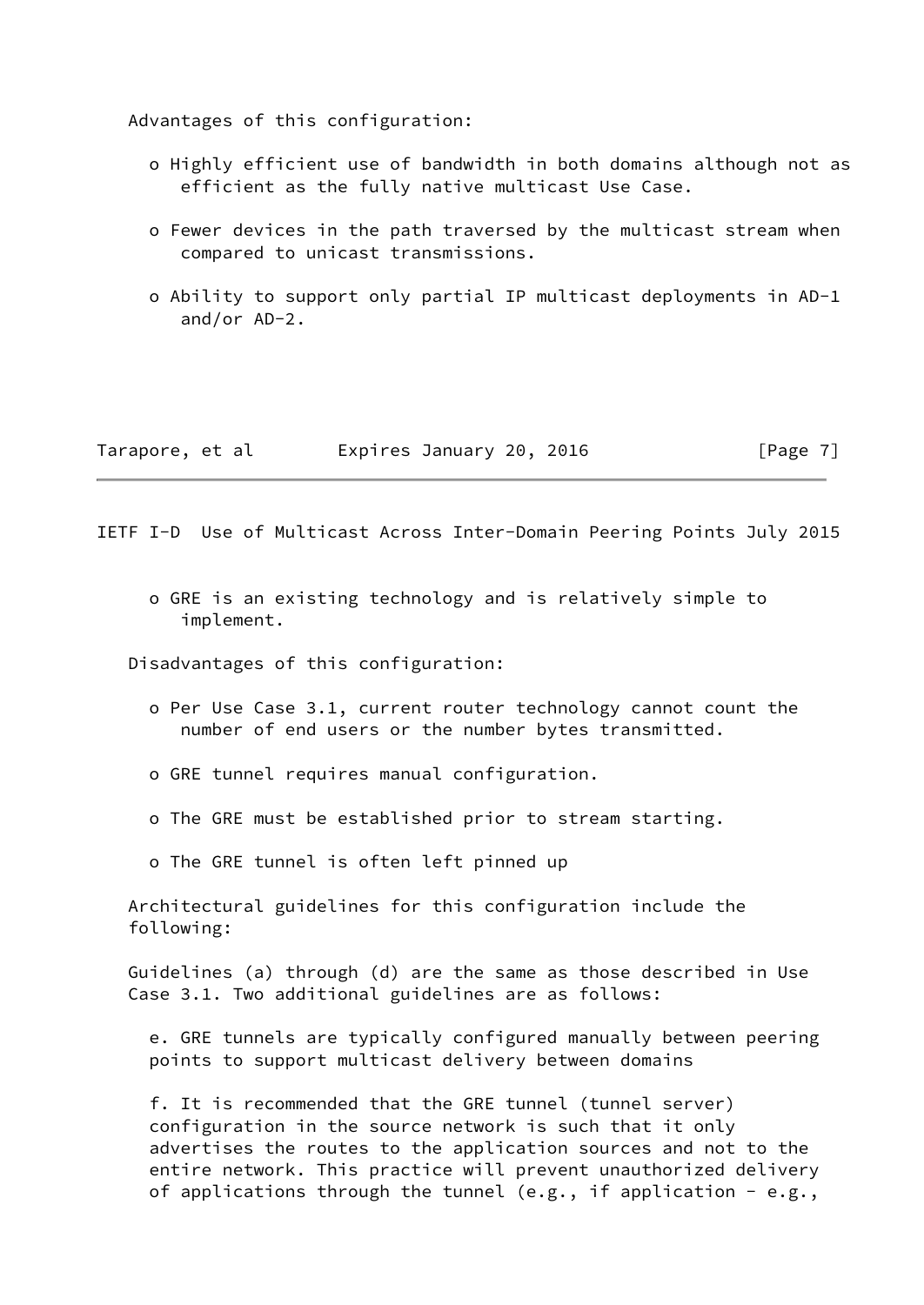content - is not part of an agreed inter-domain partnership).

 3.3. Peering Point Enabled with an AMT - Both Domains Multicast Enabled

 Both administrative domains in this Use Case are assumed to be native multicast enabled here; however the peering point is not. The peering point is enabled with an Automatic Multicast Tunnel. The basic configuration is depicted in Figure 2.

| Tarapore, et al |  | Expires January 20, 2016 |  | [Page 8] |  |
|-----------------|--|--------------------------|--|----------|--|
|                 |  |                          |  |          |  |

IETF I-D Use of Multicast Across Inter-Domain Peering Points July 2015



 AR = AMT Relay AG = AMT Gateway I1 = AMT Interconnection between AD-1 and AD-2 I2 = AD-2 and EU Multicast Connection

Figure 2 - AMT Interconnection between AD-1 and AD-2

Advantages of this configuration: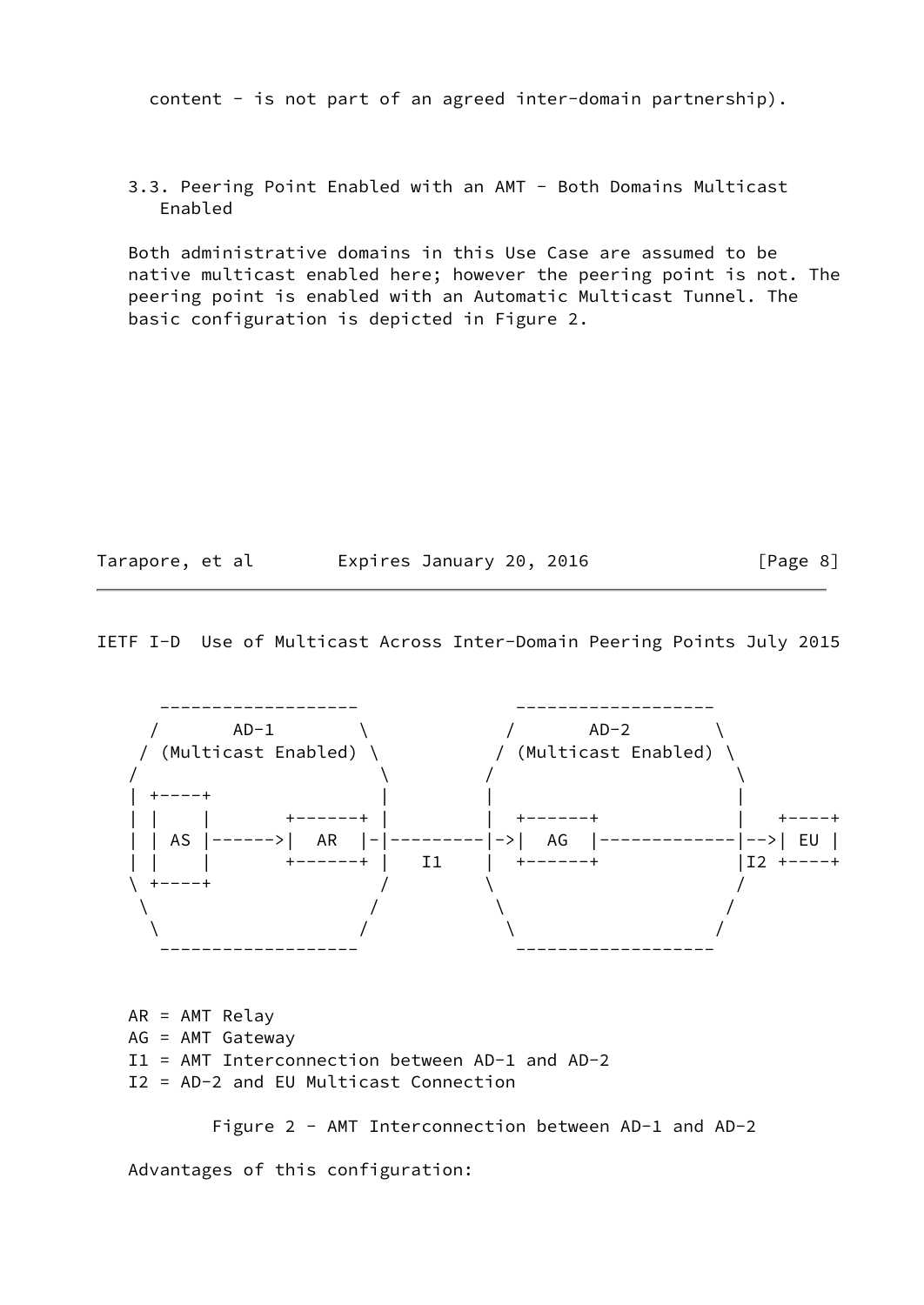o Highly efficient use of bandwidth in AD-1.

- o AMT is an existing technology and is relatively simple to implement. Attractive properties of AMT include the following:
	- o Dynamic interconnection between Gateway-Relay pair across the peering point.
	- o Ability to serve clients and servers with differing policies.

Disadvantages of this configuration:

- o Per Use Case 3.1 (AD-2 is native multicast), current router technology cannot count the number of end users or the number of bytes transmitted to all end users.
- o Additional devices (AMT Gateway and Relay pairs) may be introduced into the path if these services are not incorporated in the existing routing nodes.
- o Currently undefined mechanisms for the AG to automatically select the optimal AR.

| Tarapore, et al | Expires January 20, 2016 |  | [Page 9] |
|-----------------|--------------------------|--|----------|
|-----------------|--------------------------|--|----------|

<span id="page-9-0"></span>IETF I-D Use of Multicast Across Inter-Domain Peering Points July 2015

Architectural guidelines for this configuration are as follows:

 Guidelines (a) through (d) are the same as those described in Use Case 3.1. In addition,

 e. It is recommended that AMT Relay and Gateway pairs be configured at the peering points to support multicast delivery between domains. AMT tunnels will then configure dynamically across the peering points once the Gateway in AD-2 receives the (S, G) information from the EU.

3.4. Peering Point Enabled with an AMT - AD-2 Not Multicast Enabled

 In this AMT Use Case, the second administrative domain AD-2 is not multicast enabled. This implies that the interconnection between AD- 2 and the End User is also not multicast enabled as depicted in Figure 3.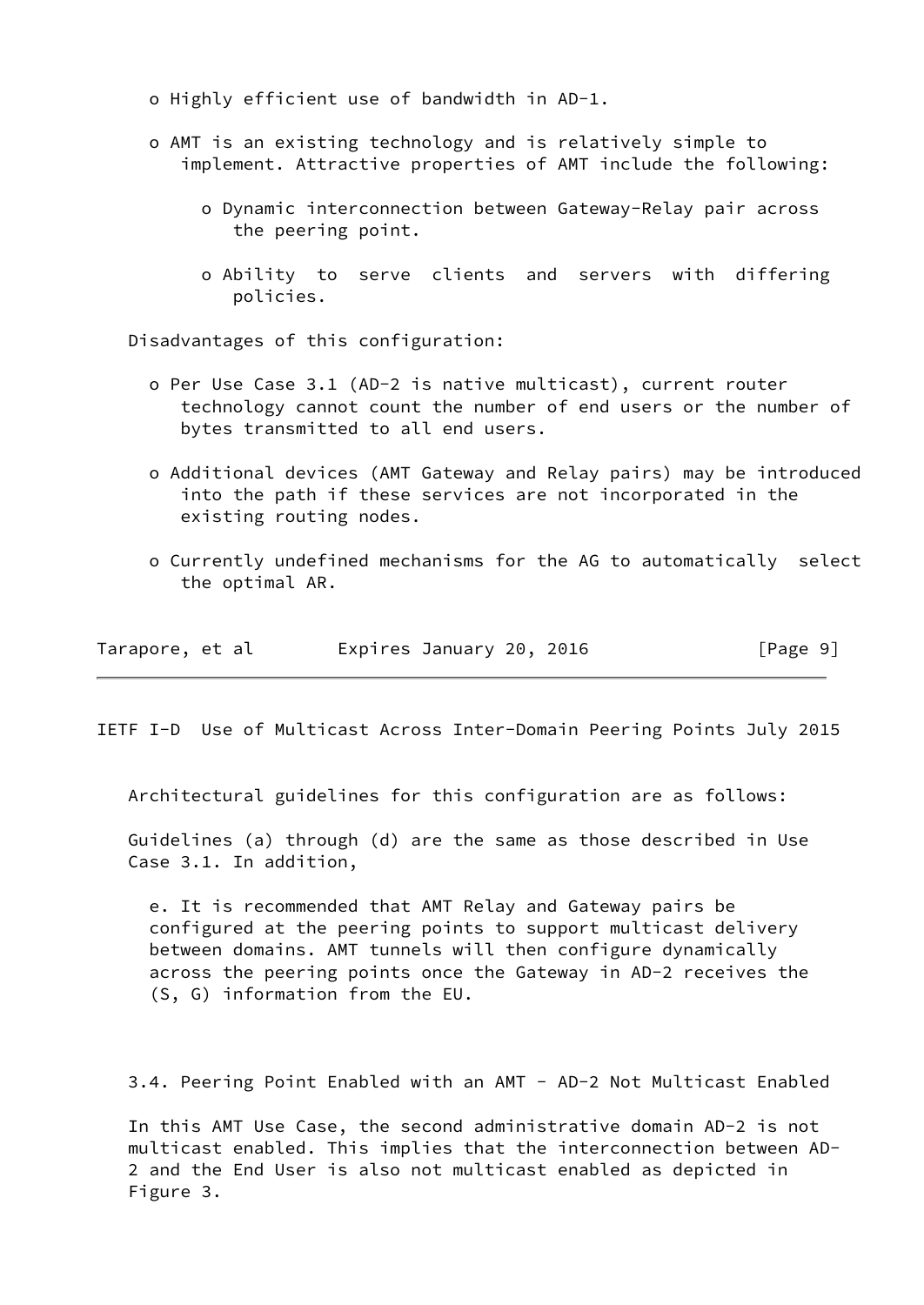

 AS = Application Multicast Source AR = AMT Relay EU/G = Gateway client embedded in EU device I2 = AMT Tunnel Connecting EU/G to AR in AD-1 through Non-Multicast Enabled AD-2.

Figure 3 - AMT Tunnel Connecting AD-1 AMT Relay and EU Gateway

 This Use Case is equivalent to having unicast distribution of the application through AD-2. The total number of AMT tunnels would be equal to the total number of End Users requesting the application.

| Tarapore, et al |  |  |  | Expires January 20, 2016 |  |  | [Page 10] |  |
|-----------------|--|--|--|--------------------------|--|--|-----------|--|
|-----------------|--|--|--|--------------------------|--|--|-----------|--|

IETF I-D Use of Multicast Across Inter-Domain Peering Points July 2015

 The peering point thus needs to accommodate the total number of AMT tunnels between the two domains. Each AMT tunnel can provide the data usage associated with each End User.

Advantages of this configuration:

- o Highly efficient use of bandwidth in AD-1.
- o AMT is an existing technology and is relatively simple to implement. Attractive properties of AMT include the following:
	- o Dynamic interconnection between Gateway-Relay pair across the peering point.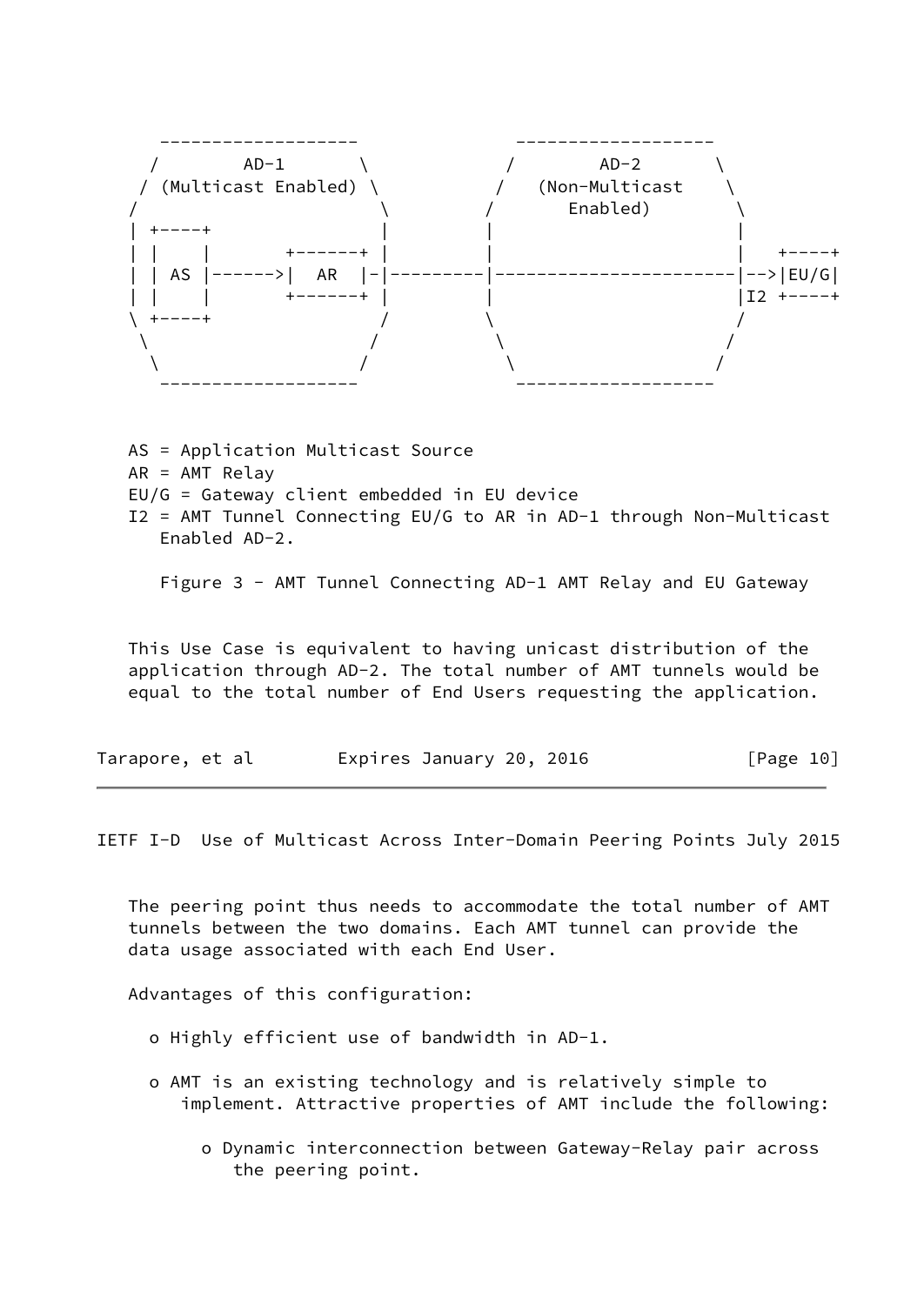- o Ability to serve clients and servers with differing policies.
- o Each AMT tunnel serves as a count for each End User and is also able to track data usage (bytes) delivered to the EU.

Disadvantages of this configuration:

- o Additional devices (AMT Gateway and Relay pairs) are introduced into the transport path.
- o Assuming multiple peering points between the domains, the EU Gateway needs to be able to find the "correct" AMT Relay in AD- 1.

Architectural guidelines for this configuration are as follows:

 Guidelines (a) through (c) are the same as those described in Use Case 3.1.

 d. It is recommended that proper procedures are implemented such that the AMT Gateway at the End User device is able to find the correct AMT Relay in AD-1 across the peering points. The application client in the EU device is expected to supply the (S, G) information to the Gateway for this purpose.

 e. The AMT tunnel capabilities are expected to be sufficient for the purpose of collecting relevant information on the multicast streams delivered to End Users in AD-2.

Tarapore, et al expires January 20, 2016 [Page 11]

<span id="page-11-0"></span>IETF I-D Use of Multicast Across Inter-Domain Peering Points July 2015

 3.5. AD-2 Not Multicast Enabled - Multiple AMT Tunnels Through AD-2 This is a variation of Use Case 3.4 as follows:

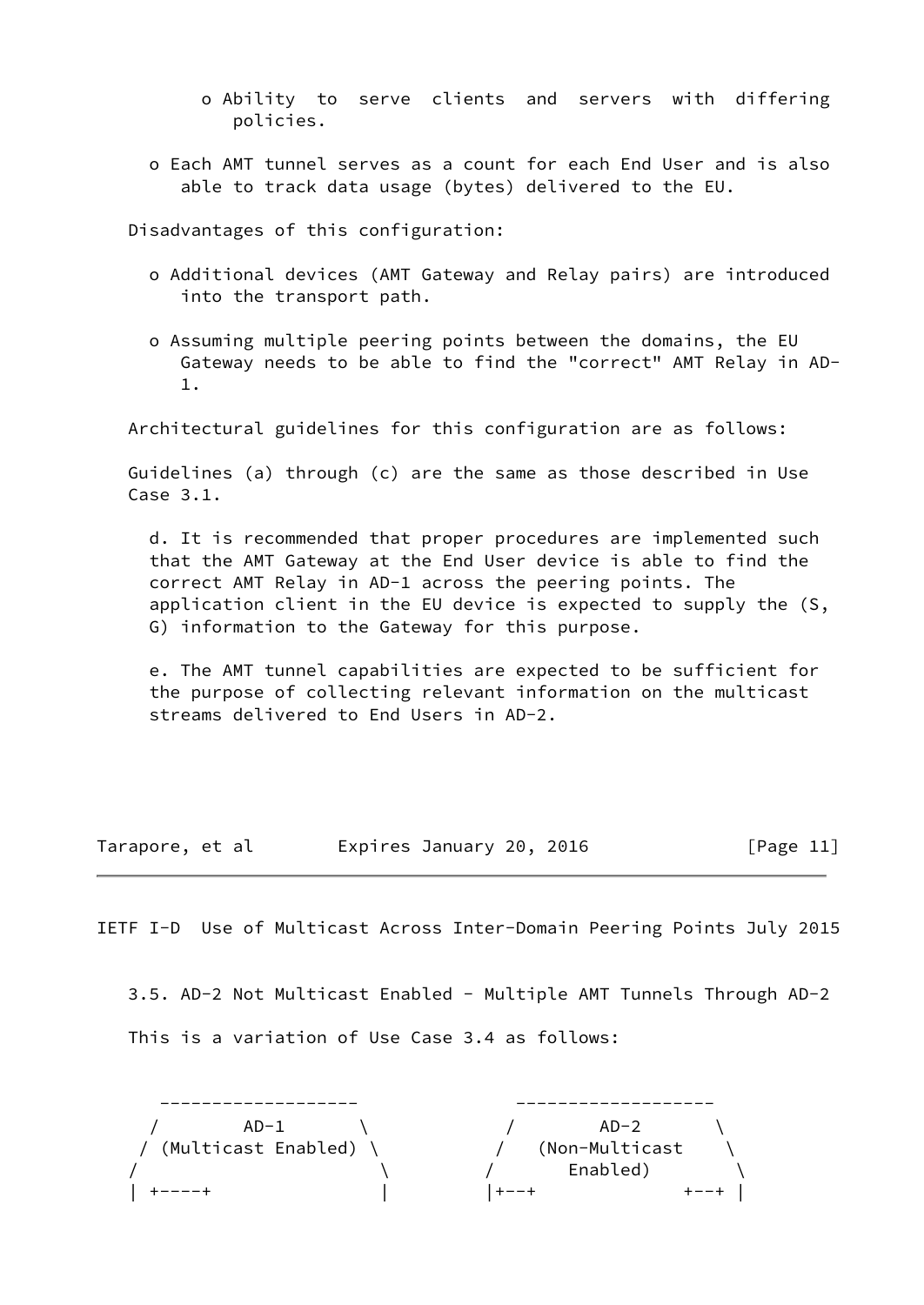

 AS = Application Source AR = AMT Relay in AD-1 AGAR1 = AMT Gateway/Relay node in AD-2 across Peering Point I1 = AMT Tunnel Connecting AR in AD-1 to GW in AGAR1 in AD-2 AGAR2 = AMT Gateway/Relay node at AD-2 Network Edge I2 = AMT Tunnel Connecting Relay in AGAR1 to GW in AGAR2 EU/G = Gateway client embedded in EU device I3 = AMT Tunnel Connecting EU/G to AR in AGAR2

Figure 4 - AMT Tunnel Connecting AD-1 AMT Relay and EU Gateway

 Use Case 3.4 results in several long AMT tunnels crossing the entire network of AD-2 linking the EU device and the AMT Relay in AD-1 through the peering point. Depending on the number of End Users, there is a likelihood of an unacceptably large number of AMT tunnels - and unicast streams - through the peering point. This situation can be alleviated as follows:

- o Provisioning of strategically located AMT nodes at the edges of AD-2. An AMT node comprises co-location of an AMT Gateway and an AMT Relay. One such node is at the AD-2 side of the peering point (node AGAR1 in Figure 4).
- o Single AMT tunnel established across peering point linking AMT Relay in AD-1 to the AMT Gateway in the AMT node AGAR1 in AD-2.

| Tarapore, et al |  |  | Expires January 20, 2016 |  |  | [Page 12] |
|-----------------|--|--|--------------------------|--|--|-----------|
|-----------------|--|--|--------------------------|--|--|-----------|

<span id="page-12-0"></span>IETF I-D Use of Multicast Across Inter-Domain Peering Points July 2015

- o AMT tunnels linking AMT node AGAR1 at peering point in AD-2 to other AMT nodes located at the edges of AD-2: e.g., AMT tunnel I2 linking AMT Relay in AGAR1 to AMT Gateway in AMT node AGAR2 in Figure 4.
- o AMT tunnels linking EU device (via Gateway client embedded in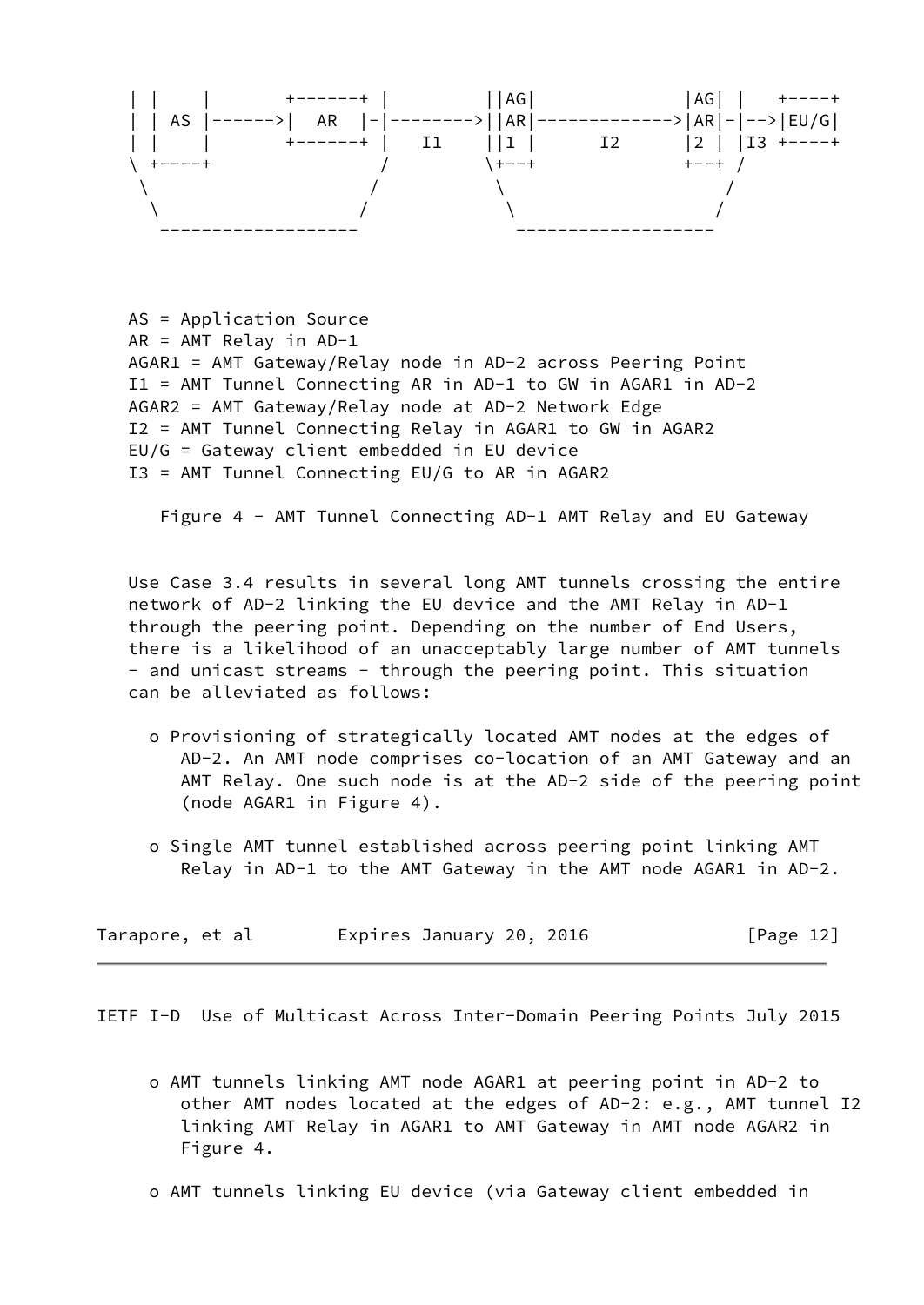device) and AMT Relay in appropriate AMT node at edge of AD-2: e.g., I3 linking EU Gateway in device to AMT Relay in AMT node AGAR2.

 The advantage for such a chained set of AMT tunnels is that the total number of unicast streams across AD-2 is significantly reduced thus freeing up bandwidth. Additionally, there will be a single unicast stream across the peering point instead of possibly, an unacceptably large number of such streams per Use Case 3.4. However, this implies that several AMT tunnels will need to be dynamically configured by the various AMT Gateways based solely on the (S,G) information received from the application client at the EU device. A suitable mechanism for such dynamic configurations is therefore critical.

Architectural guidelines for this configuration are as follows:

 Guidelines (a) through (c) are the same as those described in Use Case 3.1.

 d. It is recommended that proper procedures are implemented such that the various AMT Gateways (at the End User devices and the AMT nodes in AD-2) are able to find the correct AMT Relay in other AMT nodes as appropriate. The application client in the EU device is expected to supply the (S, G) information to the Gateway for this purpose.

 e. The AMT tunnel capabilities are expected to be sufficient for the purpose of collecting relevant information on the multicast streams delivered to End Users in AD-2.

4. Supporting Functionality

 Supporting functions and related interfaces over the peering point that enable the multicast transport of the application are listed in this section. Critical information parameters that need to be exchanged in support of these functions are enumerated along with

Tarapore, et al expires January 20, 2016 [Page 13]

IETF I-D Use of Multicast Across Inter-Domain Peering Points July 2015

 guidelines as appropriate. Specific interface functions for consideration are as follows.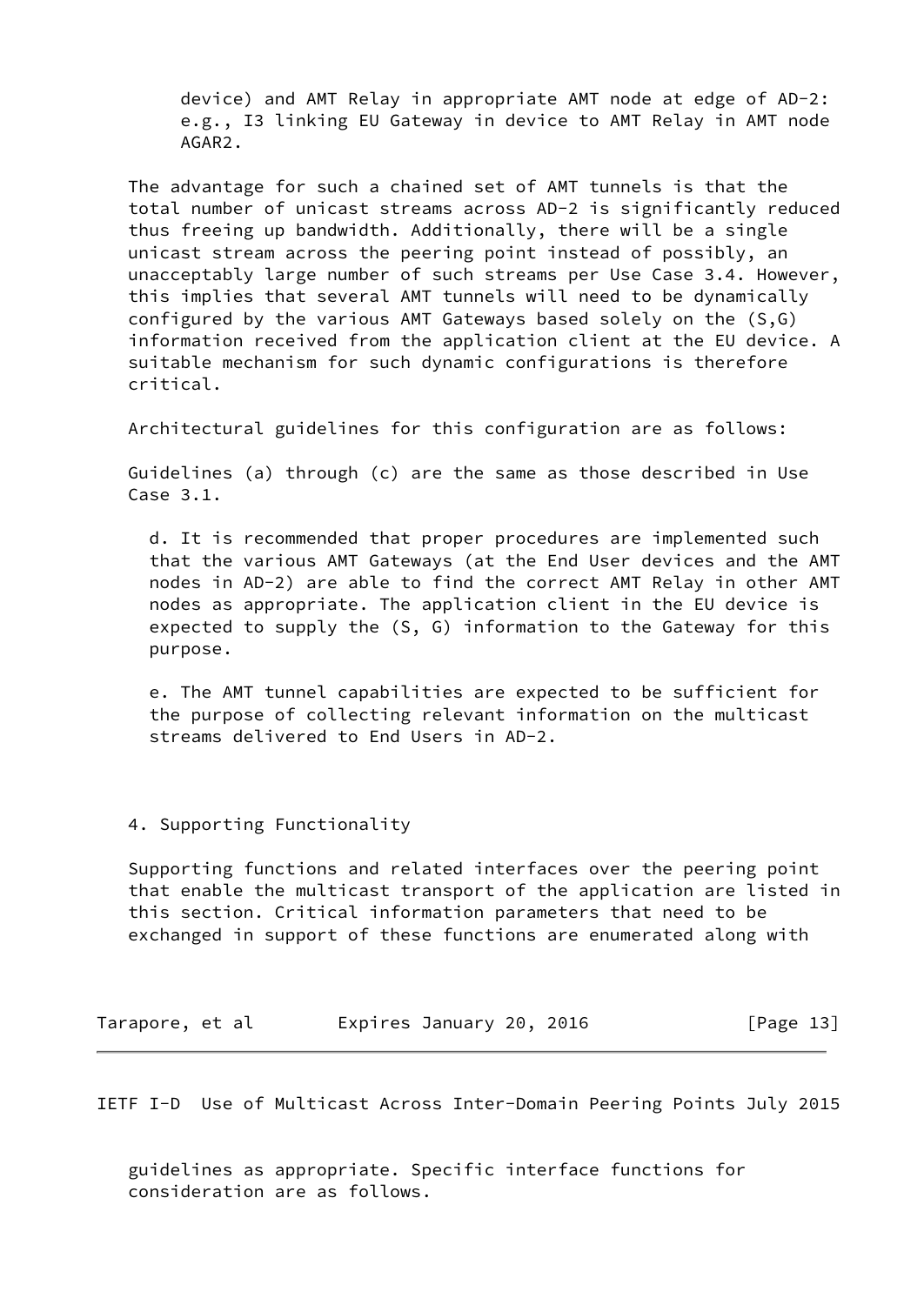### 4.1. Network Interconnection Transport and Security Guidelines

 The term "Network Interconnection Transport" refers to the interconnection points between the two Administrative Domains. The following is a representative set of attributes that will need to be agreed to between the two administrative domains to support multicast delivery.

- o Number of Peering Points
- o Peering Point Addresses and Locations
- o Connection Type Dedicated for Multicast delivery or shared with other services
- o Connection Mode Direct connectivity between the two AD's or via another ISP
- o Peering Point Protocol Support Multicast protocols that will be used for multicast delivery will need to be supported at these points. Examples of protocols include eBGP, BGMP, and MBGP.
- o Bandwidth Allocation If shared with other services, then there needs to be a determination of the share of bandwidth reserved for multicast delivery.
- o QoS Requirements Delay/latency specifications that need to be specified in an SLA.
- o AD Roles and Responsibilities the role played by each AD for provisioning and maintaining the set of peering points to support multicast delivery.

 From a security perspective, it is expected that normal/typical security procedures will be followed by each AD to facilitate multicast delivery to registered and authenticated end users. Some security aspects for consideration are:

 o Encryption - Peering point links may be encrypted per agreement if dedicated for multicast delivery.

Tarapore, et al interpries January 20, 2016 [Page 14]

<span id="page-14-0"></span>IETF I-D Use of Multicast Across Inter-Domain Peering Points July 2015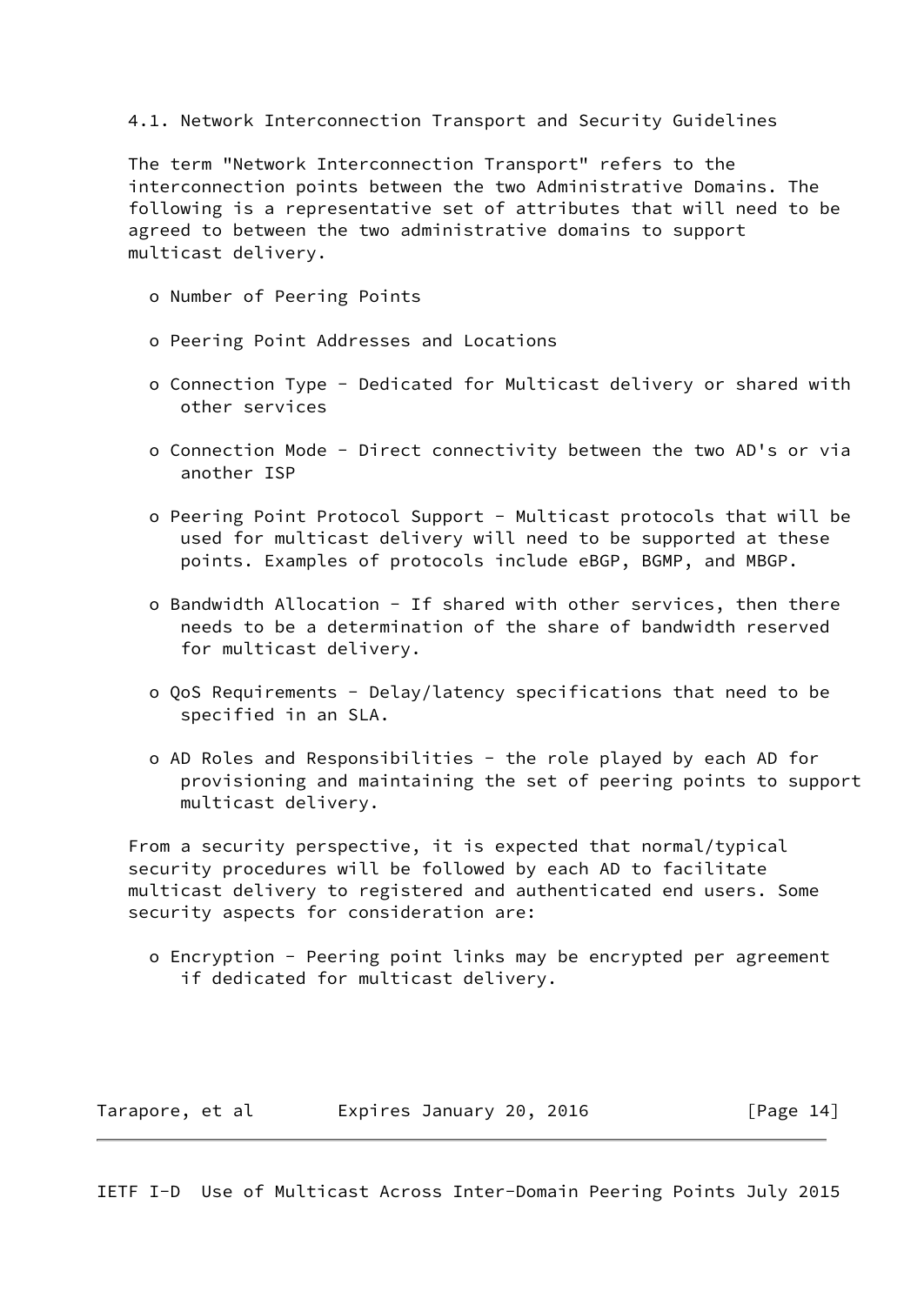o Security Breach Mitigation Plan - In the event of a security breach, the two AD's are expected to have a mitigation plan for shutting down the peering point and directing multicast traffic over alternated peering points. It is also expected that appropriate information will be shared for the purpose of securing the identified breach.

# 4.2. Routing Aspects and Related Guidelines

 The main objective for multicast delivery routing is to ensure that the End User receives the multicast stream from the "most optimal" source [INF ATIS 10] which typically:

- o Maximizes the multicast portion of the transport and minimizes any unicast portion of the delivery, and
- o Minimizes the overall combined network(s) route distance.

 This routing objective applies to both Native and AMT; the actual methodology of the solution will be different for each. Regardless, the routing solution is expected to be:

- o Scalable
- o Avoid/minimize new protocol development or modifications, and
- o Be robust enough to achieve high reliability and automatically adjust to changes/problems in the multicast infrastructure.

 For both Native and AMT environments, having a source as close as possible to the EU network is most desirable; therefore, in some cases, an AD may prefer to have multiple sources near different peering points, but that is entirely an implementation issue.

4.2.1 Native Multicast Routing Aspects

 Native multicast simply requires that the Administrative Domains coordinate and advertise the correct source address(es) at their network interconnection peering points(i.e., border routers). An example of multicast delivery via a Native Multicast process across two administrative Domains is as follows assuming that the interconnecting peering points are also multicast enabled: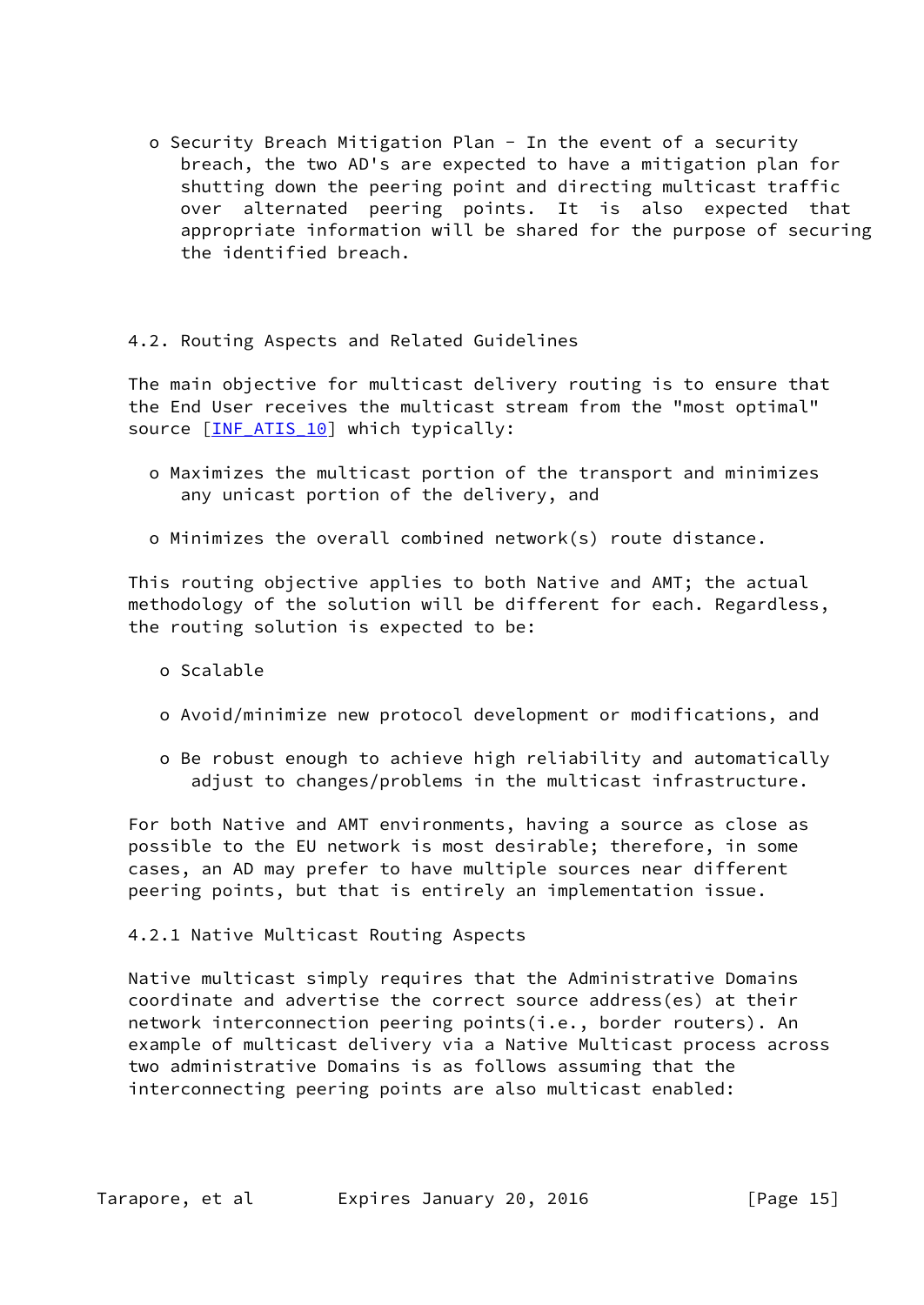<span id="page-16-0"></span>IETF I-D Use of Multicast Across Inter-Domain Peering Points July 2015

- o Appropriate information is obtained by the EU client who is a subscriber to AD-2 (see Use Case 3.1). This is usually done via an appropriate file transfer - this file is typically known as the manifest file. It contains instructions directing the EU client to launch an appropriate application if necessary, and also additional information for the application about the source location and the group (or stream) id in the form of the "S,G" data. The "S" portion provides the name or IP address of the source of the multicast stream. The file may also contain alternate delivery information such as specifying the unicast address of the stream.
- o The client uses the join message with S,G to join the multicast stream [[RFC2236\]](https://datatracker.ietf.org/doc/pdf/rfc2236).

To facilitate this process, the two AD's need to do the following:

- o Advertise the source id(s) over the Peering Points
- o Exchange relevant Peering Point information such as Capacity and Utilization (Other??)
- o Implement compatible multicast protocols to ensure proper multicast delivery across the peering points.

4.2.2 GRE Tunnel over Interconnecting Peering Point

 If the interconnecting peering point is not multicast enabled and both ADs are multicast enabled, then a simple solution is to provision a GRE tunnel between the two ADs - see Use Case 3.2.2. The termination points of the tunnel will usually be a network engineering decision, but generally will be between the border routers or even between the AD 2 border router and the AD 1 source (or source access router). The GRE tunnel would allow end-to-end native multicast or AMT multicast to traverse the interface. Coordination and advertisement of the source IP is still required.

 The two AD's need to follow the same process as described in 4.2.1 to facilitate multicast delivery across the Peering Points.

4.2.3 Routing Aspects with AMT Tunnels

 Unlike Native (with or without GRE), an AMT Multicast environment is more complex. It presents a dual layered problem because there are two criteria that should be simultaneously met: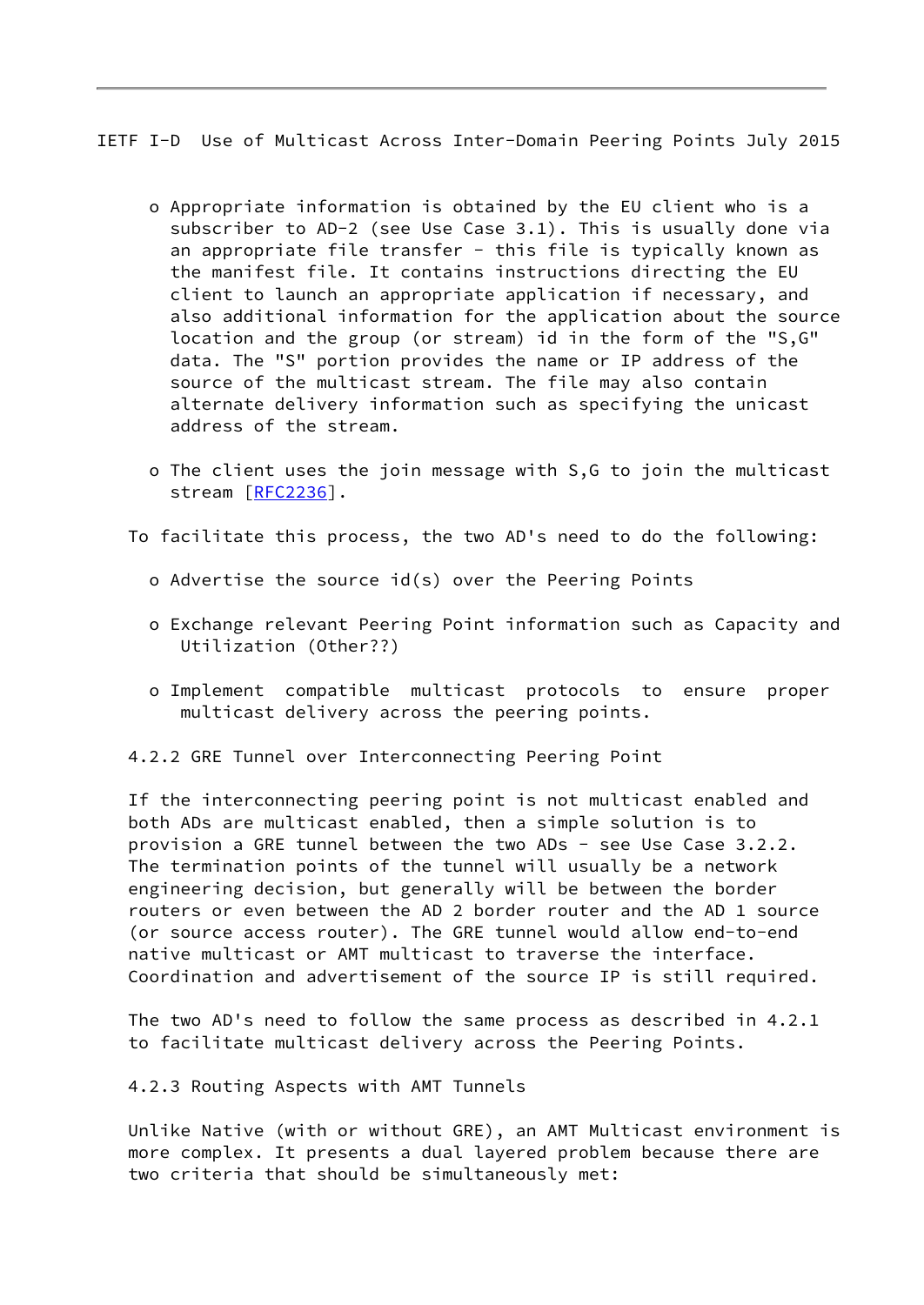IETF I-D Use of Multicast Across Inter-Domain Peering Points July 2015

- o Find the closest AMT relay to the end-user that also has multicast connectivity to the content source and
- o Minimize the AMT unicast tunnel distance.

There are essentially two components to the AMT specification:

- o AMT Relays: These serve the purpose of tunneling UDP multicast traffic to the receivers (i.e., End Points). The AMT Relay will receive the traffic natively from the multicast media source and will replicate the stream on behalf of the downstream AMT Gateways, encapsulating the multicast packets into unicast packets and sending them over the tunnel toward the AMT Gateway. In addition, the AMT Relay may perform various usage and activity statistics collection. This results in moving the replication point closer to the end user, and cuts down on traffic across the network. Thus, the linear costs of adding unicast subscribers can be avoided. However, unicast replication is still required for each requesting endpoint within the unicast-only network.
- o AMT Gateway (GW): The Gateway will reside on an on End-Point this may be a Personal Computer (PC) or a Set Top Box (STB). The AMT Gateway receives join and leave requests from the Application via an Application Programming Interface (API). In this manner, the Gateway allows the endpoint to conduct itself as a true Multicast End-Point. The AMT Gateway will encapsulate AMT messages into UDP packets and send them through a tunnel (across the unicast-only infrastructure) to the AMT Relay.

The simplest AMT Use Case  $(s_{\text{section 3.3}})$  involves peering points that are not multicast enabled between two multicast enabled ADs. An AMT tunnel is deployed between an AMT Relay on the AD 1 side of the peering point and an AMT Gateway on the AD 2 side of the peering point. One advantage to this arrangement is that the tunnel is established on an as needed basis and need not be a provisioned element. The two ADs can coordinate and advertise special AMT Relay Anycast addresses with each other - though they may alternately decide to simply provision Relay addresses, though this would not be an optimal solution in terms of scalability.

Use Cases 3.4 and 3.5 describe more complicated AMT situations as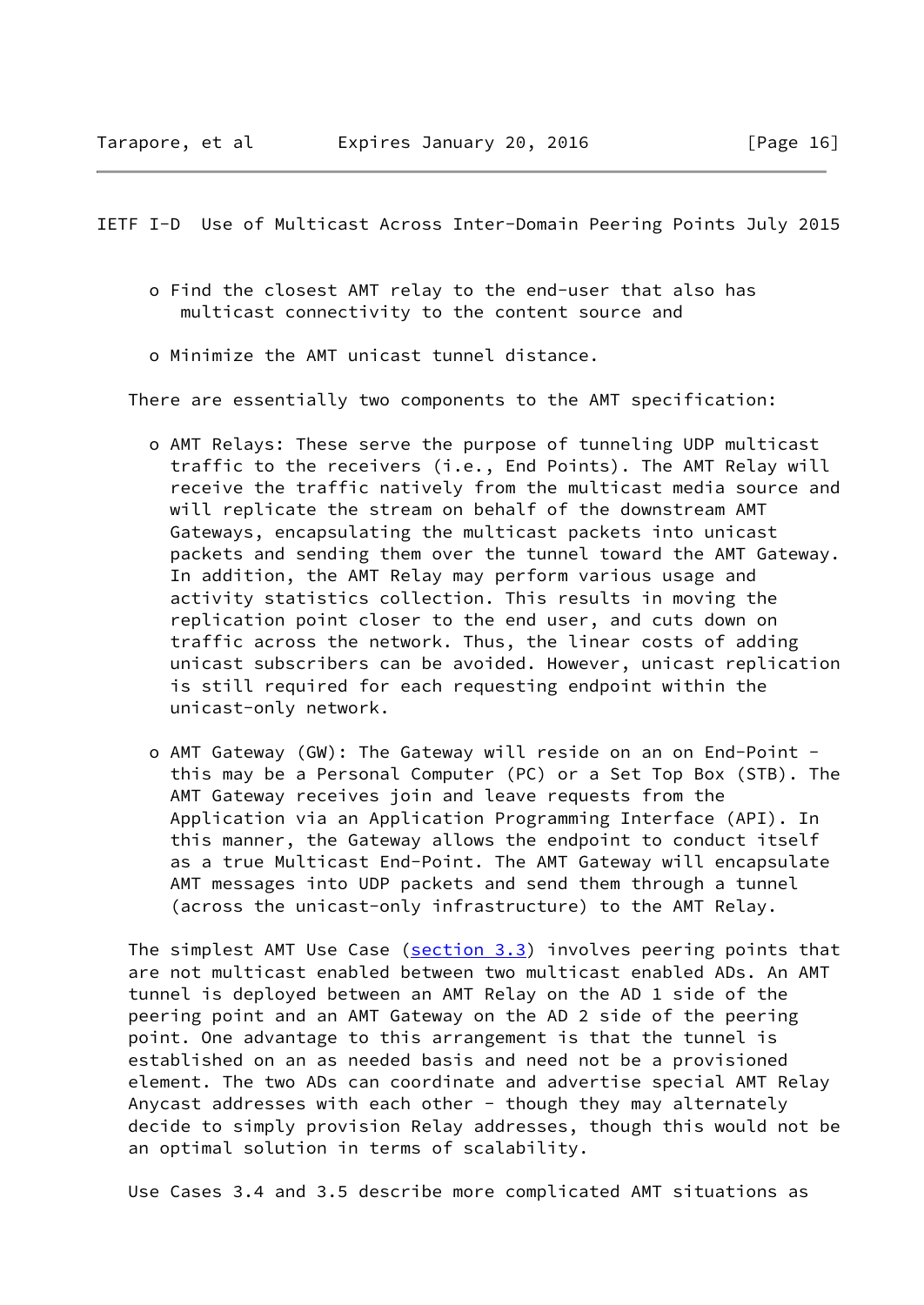AD-2 is not multicast enabled. For these cases, the End User device needs to be able to setup an AMT tunnel in the most optimal manner. Using an Anycast IP address for AMT Relays allows for all AMT Gateways to find the "closest" AMT Relay - the nearest edge of the

| Tarapore, et al | Expires January 20, 2016 | [Page $17$ ] |
|-----------------|--------------------------|--------------|
|                 |                          |              |

IETF I-D Use of Multicast Across Inter-Domain Peering Points July 2015

 multicast topology of the source. An example of a basic delivery via an AMT Multicast process for these two Use Cases is as follows:

- o The manifest file is obtained by the EU client application. This file contains instructions directing the EU client to an ordered list of particular destinations to seek the requested stream and, for multicast, specifies the source location and the group (or stream) ID in the form of the "S,G" data. The "S" portion provides the URI (name or IP address) of the source of the multicast stream and the "G" identifies the particular stream originated by that source. The manifest file may also contain alternate delivery information such as the address of the unicast form of the content to be used, for example, if the multicast stream becomes unavailable.
- o Using the information in the manifest file, and possibly information provisioned directly in the EU client, a DNS query is initiated in order to connect the EU client/AMT Gateway to an AMT Relay.
- o Query results are obtained, and may return an Anycast address or a specific unicast address of a relay. Multiple relays will typically exist. The Anycast address is a routable "pseudo address" shared among the relays that can gain multicast access to the source.
- o If a specific IP address unique to a relay was not obtained, the AMT Gateway then sends a message (e.g., the discovery message) to the Anycast address such that the network is making the routing choice of particular relay - e.g., closest relay to the EU. (Note that in IPv6 there is a specific Anycast format and Anycast is inherent in IPv6 routing, whereas in IPv4 Anycast is handled via provisioning in the network. Details are out of scope for this document.)
- o The contacted AMT Relay then returns its specific unicast IP address (after which the Anycast address is no longer required). Variations may exist as well.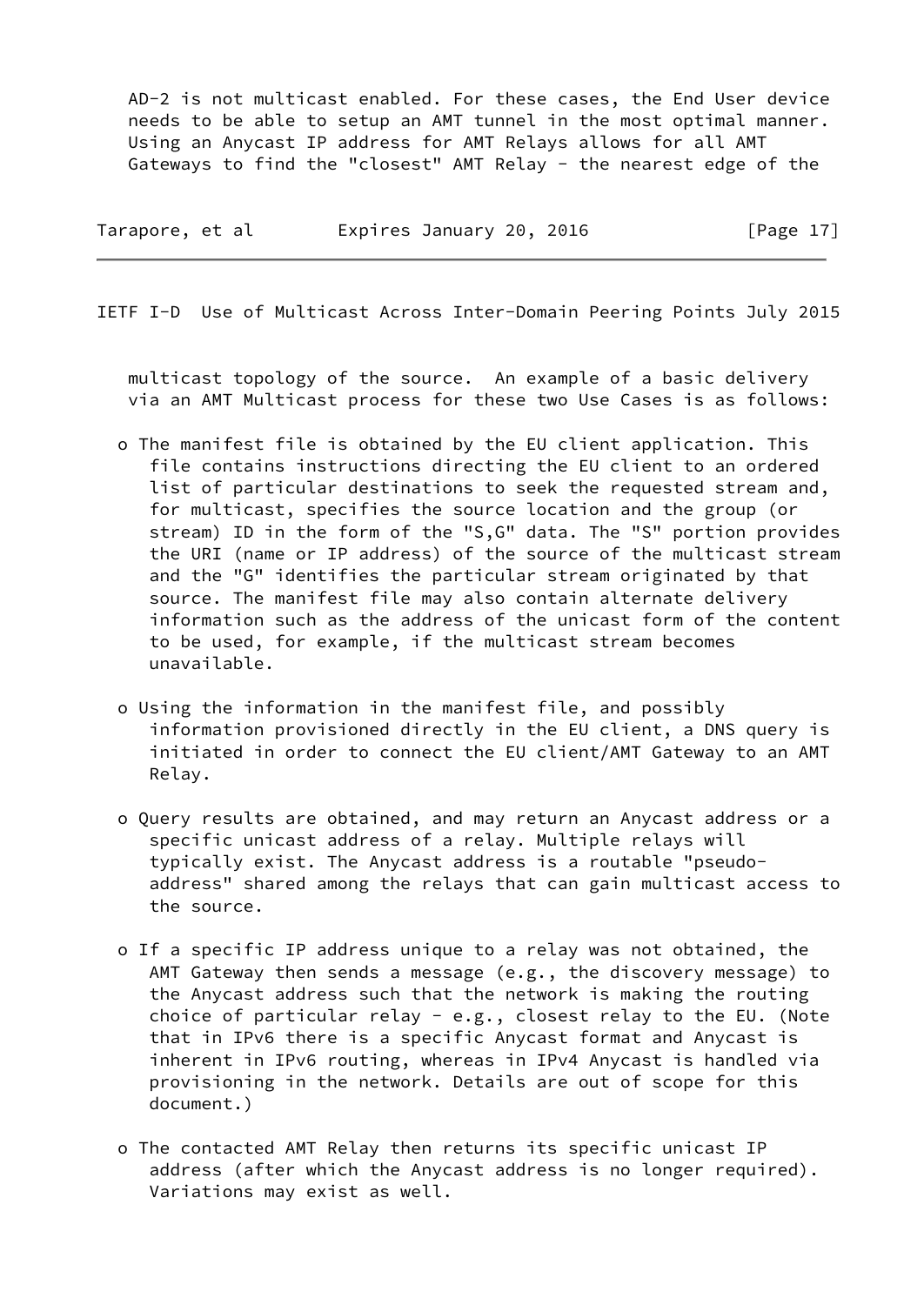- o The AMT Gateway uses that unicast IP address to initiate a three way handshake with the AMT Relay.
- o AMT Gateway provides "S,G" to the AMT Relay (embedded in AMT protocol messages).

Tarapore, et al expires January 20, 2016 [Page 18]

<span id="page-19-0"></span>IETF I-D Use of Multicast Across Inter-Domain Peering Points July 2015

- o AMT Relay receives the "S,G" information and uses the S,G to join the appropriate multicast stream, if it has not already subscribed to that stream.
- o AMT Relay encapsulates the multicast stream into the tunnel between the Relay and the Gateway, providing the requested content to the EU.

 Note: Further routing discussion on optimal method to find "best AMT Relay/GW combination" and information exchange between AD's to be provided.

4.3. Back Office Functions - Billing and Logging Guidelines

Back Office refers to the following:

- o Servers and Content Management systems that support the delivery of applications via multicast and interactions between ADs.
- o Functionality associated with logging, reporting, ordering, provisioning, maintenance, service assurance, settlement, etc.

#### 4.3.1 Provisioning Guidelines

 Resources for basic connectivity between ADs Providers need to be provisioned as follows:

- o Sufficient capacity must be provisioned to support multicast-based delivery across ADs.
- o Sufficient capacity must be provisioned for connectivity between all supporting back-offices of the ADs as appropriate. This includes activating proper security treatment for these back office connections (gateways, firewalls, etc) as appropriate.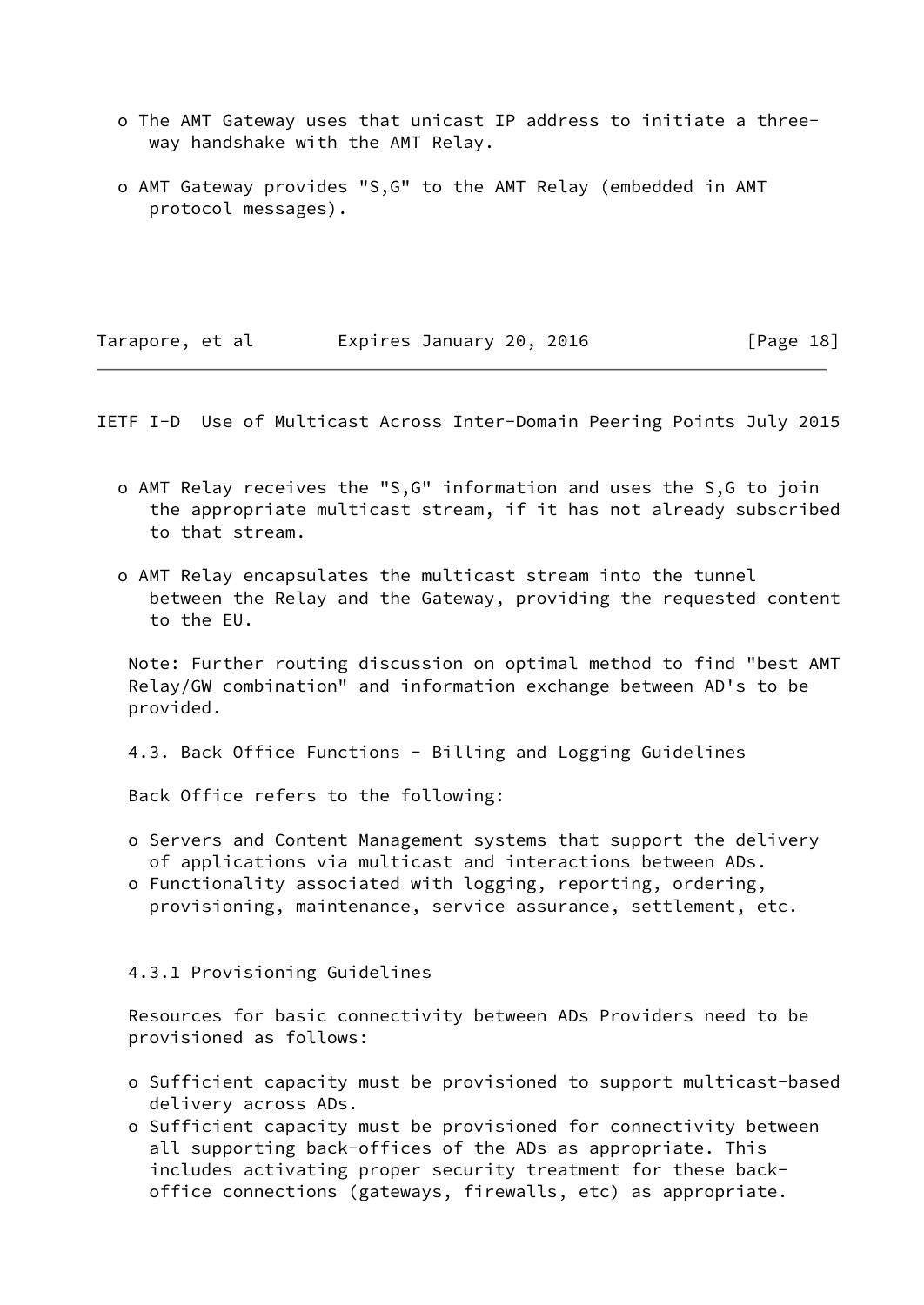o Routing protocols as needed, e.g. configuring routers to support these.

 Provisioning aspects related to Multicast-Based inter-domain delivery are as follows.

 The ability to receive requested application via multicast is triggered via the manifest file. Hence, this file must be provided to the EU regarding multicast URL - and unicast fallback if applicable. AD-2 must build manifest and provision capability to provide the file to the EU.

| Tarapore, et al | Expires January 20, 2016 | [Page 19] |
|-----------------|--------------------------|-----------|
|-----------------|--------------------------|-----------|

IETF I-D Use of Multicast Across Inter-Domain Peering Points July 2015

 Native multicast functionality is assumed to be available in across many ISP backbones, peering and access networks. If however, native multicast is not an option (Use Cases 3.4 and 3.5), then:

- o EU must have multicast client to use AMT multicast obtained either from Application Source (per agreement with AD-1) or from AD-1 or AD-2 (if delegated by the Application Source).
- o If provided by AD-1/AD-2, then the EU could be redirected to a client download site (note: this could be an Application Source site). If provided by the Application Source, then this Source would have to coordinate with AD-1 to ensure the proper client is provided (assuming multiple possible clients).
- o Where AMT Gateways support different application sets, all AD-2 AMT Relays need to be provisioned with all source & group addresses for streams it is allowed to join.
- o DNS across each AD must be provisioned to enable a client GW to locate the optimal AMT Relay (i.e. longest multicast path and shortest unicast tunnel) with connectivity to the content's multicast source.

 Provisioning Aspects Related to Operations and Customer Care are stated as follows.

 Each AD provider is assumed to provision operations and customer care access to their own systems.

 AD-1's operations and customer care functions must have visibility to what is happening in AD-2's network or to the service provided by AD-2, sufficient to verify their mutual goals and operations, e.g. to know how the EU's are being served. This can be done in two ways: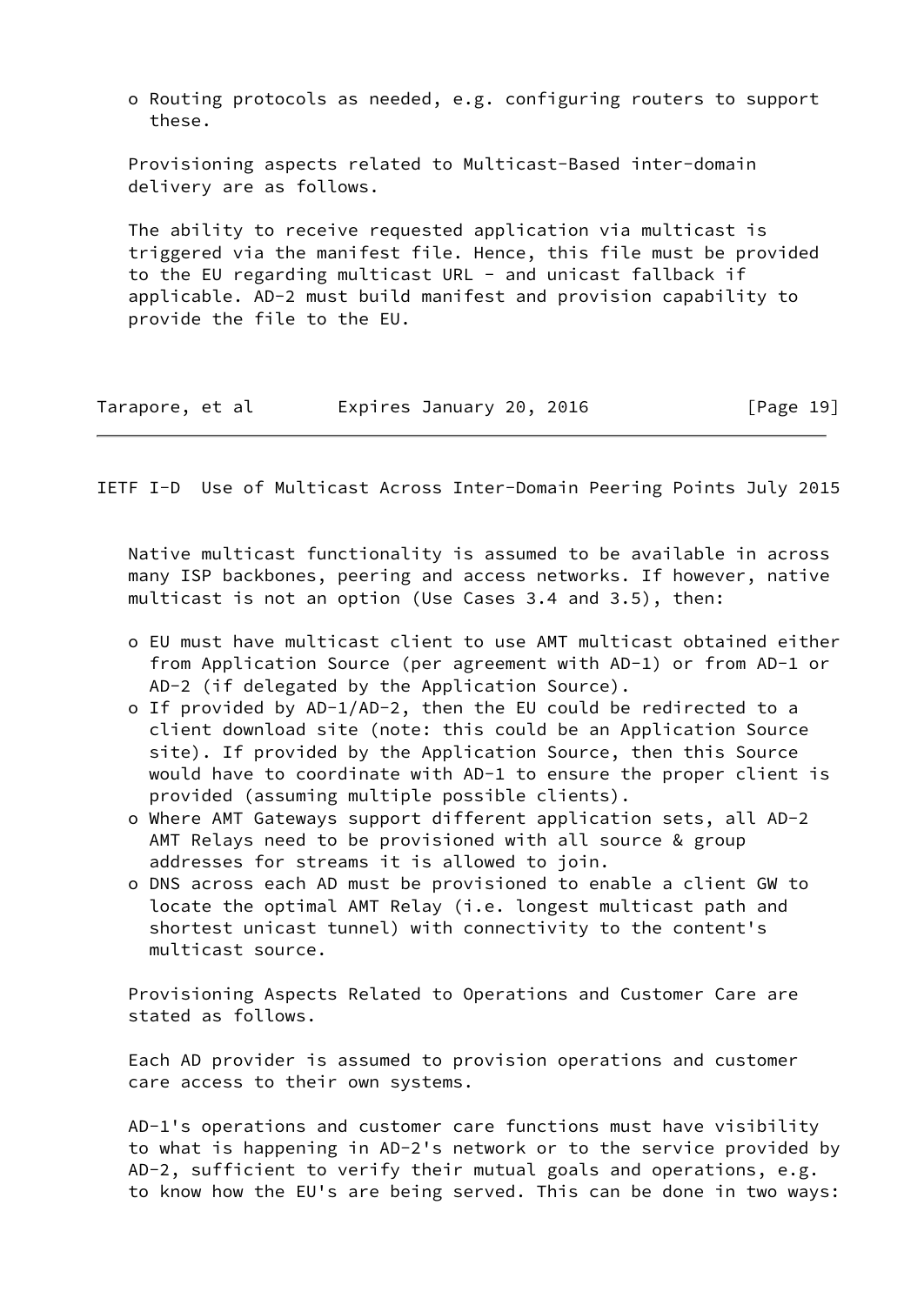- o Automated interfaces are built between AD-1 and AD-2 such that operations and customer care continue using their own systems. This requires coordination between the two AD's with appropriate provisioning of necessary resources.
- o AD-1's operations and customer care personnel are provided access directly to AD-2's system. In this scenario, additional provisioning in these systems will be needed to provide necessary access. Additional provisioning must be agreed to by the two AD-2s to support this option.

| Tarapore, et al | Expires January 20, 2016 |  |  |
|-----------------|--------------------------|--|--|
|-----------------|--------------------------|--|--|

 $[Page 20]$ 

<span id="page-21-0"></span>IETF I-D Use of Multicast Across Inter-Domain Peering Points July 2015

4.3.2 Application Accounting Billing Guidelines

 All interactions between pairs of ADs can be discovered and/or be associated with the account(s) utilized for delivered applications. Supporting guidelines are as follows:

- o A unique identifier is recommended to designate each master account.
- o AD-2 is expected to set up "accounts" (logical facility generally protected by login/password/credentials) for use by AD-1. Multiple accounts and multiple types/partitions of accounts can apply, e.g. customer accounts, security accounts, etc.

4.3.3 Log Management Guidelines

 Successful delivery of applications via multicast between pairs of interconnecting ADs requires that appropriate logs will be exchanged between them in support. Associated guidelines are as follows.

 AD-2 needs to supply logs to AD-1 per existing contract(s). Examples of log types include the following:

- o Usage information logs at aggregate level.
- o Usage failure instances at an aggregate level.
- o Grouped or sequenced application access performance/behavior/failure at an aggregate level to support potential Application Provider-driven strategies. Examples of aggregate levels include grouped video clips, web pages, and sets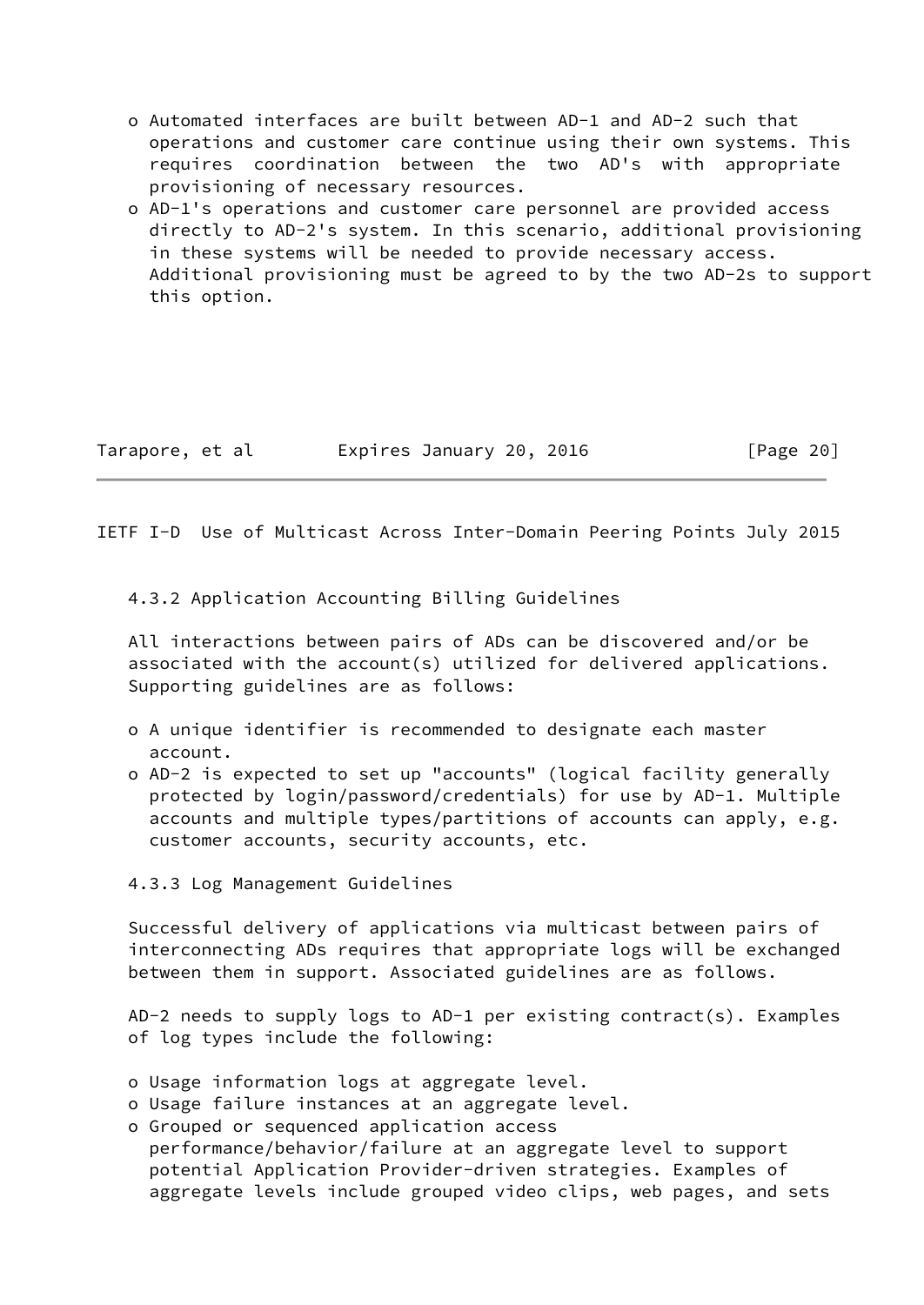of software download.

- o Security logs, aggregated or summarized according to agreement (with additional detail potentially provided during security events, by agreement).
- o Access logs (EU), when needed for troubleshooting.
- o Application logs (what is the application doing), when needed for shared troubleshooting.
- o Syslogs (network management), when needed for shared troubleshooting.

 The two ADs may supply additional security logs to each other as agreed to by contract(s). Examples include the following:

 o Information related to general security-relevant activity which may be of use from a protective or response perspective, such as

| Tarapore, et al | Expires January 20, 2016 | [Page 21] |
|-----------------|--------------------------|-----------|
|-----------------|--------------------------|-----------|

IETF I-D Use of Multicast Across Inter-Domain Peering Points July 2015

 types and counts of attacks detected, related source information, related target information, etc.

- o Aggregated or summarized logs according to agreement (with additional detail potentially provided during security events, by agreement)
- o

4.4. Operations - Service Performance and Monitoring Guidelines

 Service Performance refers to monitoring metrics related to multicast delivery via probes. The focus is on the service provided by AD-2 to AD-1 on behalf of all multicast application sources (metrics may be specified for SLA use or otherwise). Associated guidelines are as follows:

- o Both AD's are expected to monitor, collect, and analyze service performance metrics for multicast applications. AD-2 provides relevant performance information to AD-1; this enables AD-1 to create an end-to-end performance view on behalf of the multicast application source.
- o Both AD's are expected to agree on the type of probes to be used to monitor multicast delivery performance. For example, AD-2 may permit AD-1's probes to be utilized in the AD-2 multicast service footprint. Alternately, AD-2 may deploy its own probes and relay performance information back to AD-1.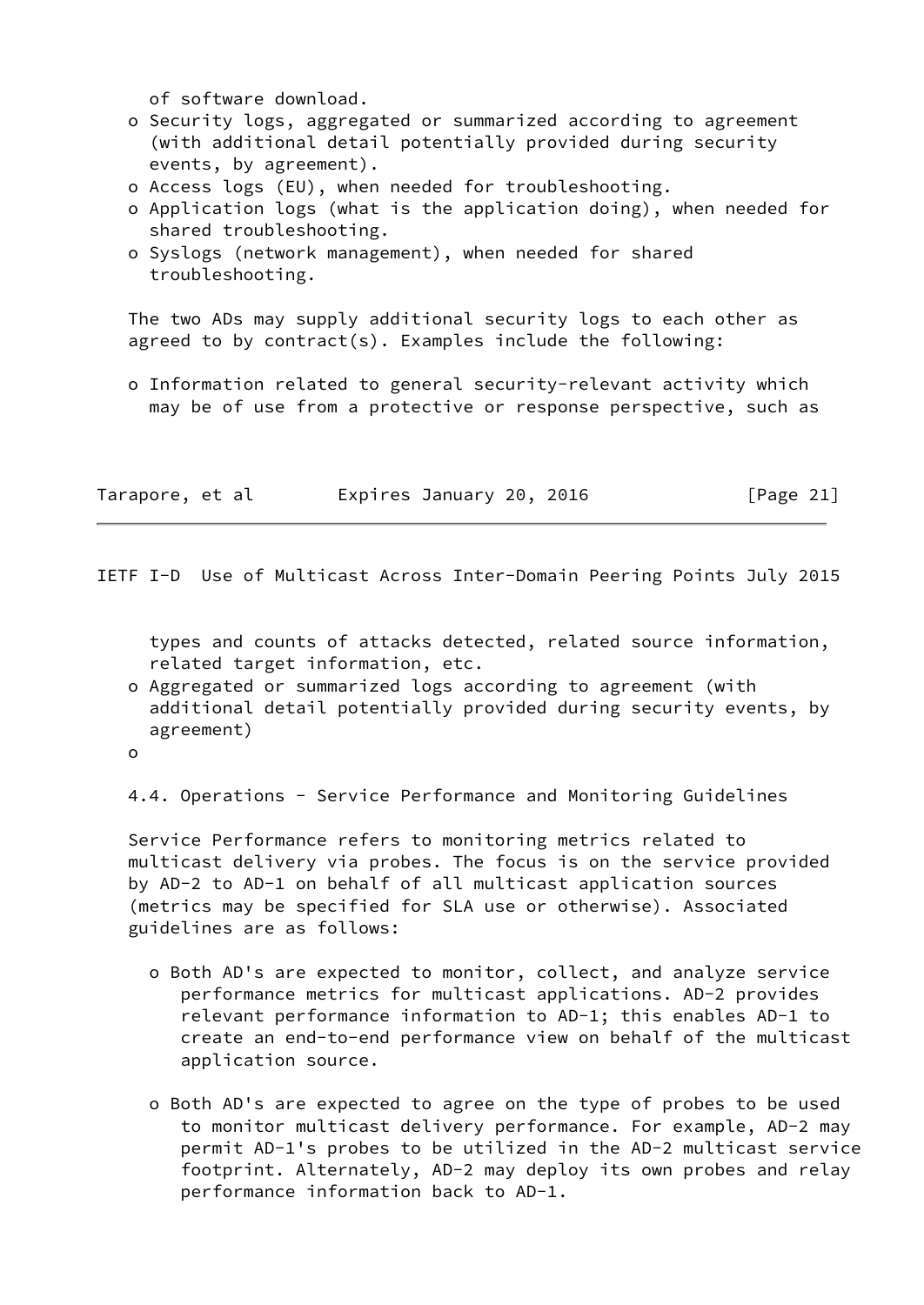o In the event of performance degradation (SLA violation), AD-1 may have to compensate the multicast application source per SLA agreement. As appropriate, AD-1 may seek compensation from AD-2 if the cause of the degradation is in AD-2's network.

 Service Monitoring generally refers to a service (as a whole) provided on behalf of a particular multicast application source provider. It thus involves complaints from End Users when service problems occur. EU's direct their complaints to the source provider; in turn the source provider submits these complaints to AD-1. The responsibility for service delivery lies with AD-1; as such AD-1 will need to determine where the service problem is occurring - its own network or in AD-2. It is expected that each AD will have tools to monitor multicast service status in its own network.

 o Both AD's will determine how best to deploy multicast service monitoring tools. Typically, each AD will deploy its own set of

| Tarapore, et al |  | Expires January 20, 2016 |  | [Page 22] |  |
|-----------------|--|--------------------------|--|-----------|--|
|                 |  |                          |  |           |  |

IETF I-D Use of Multicast Across Inter-Domain Peering Points July 2015

 monitoring tools; in which case, both AD's are expected to inform each other when multicast delivery problems are detected.

- o AD-2 may experience some problems in its network. For example, for the AMT Use Cases, one or more AMT Relays may be experiencing difficulties. AD-2 may be able to fix the problem by rerouting the multicast streams via alternate AMT Relays. If the fix is not successful and multicast service delivery degrades, then AD-2 needs to report the issue to AD-1.
- o When problem notification is received from a multicast application source, AD-1 determines whether the cause of the problem is within its own network or within the AD-2 domain. If the cause is within the AD-2 domain, then AD-1 supplies all necessary information to AD-2. Examples of supporting information include the following:
	- o Kind of problem(s)
	- o Starting point & duration of problem(s).
	- o Conditions in which problem(s) occur.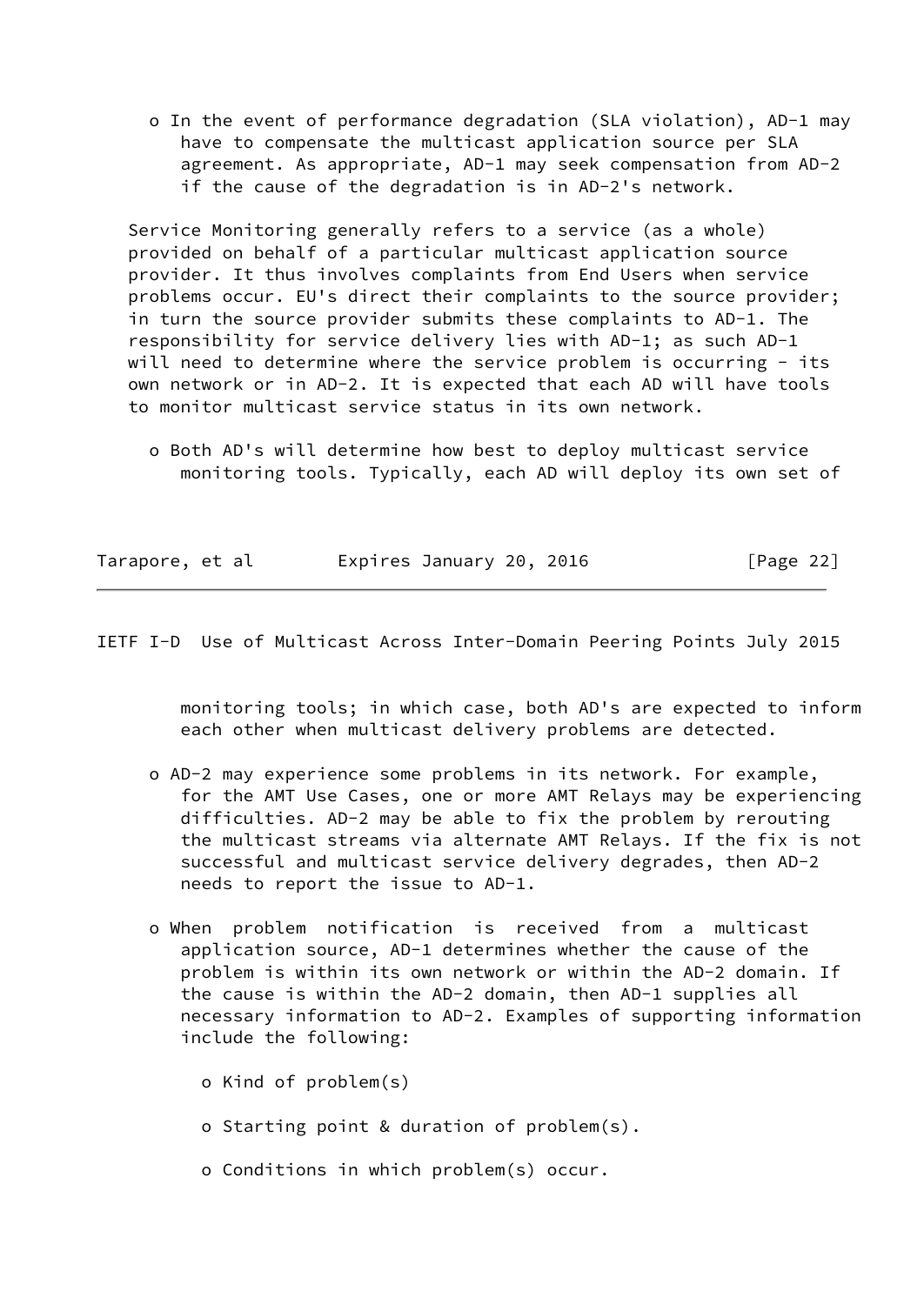- o IP address blocks of affected users.
- o ISPs of affected users.
- o Type of access e.g., mobile versus desktop.
- o Locations of affected EUs.
- o Both AD's conduct some form of root cause analysis for multicast service delivery problems. Examples of various factors for consideration include:
	- o Verification that the service configuration matches the product features.
	- o Correlation and consolidation of the various customer problems and resource troubles into a single root service problem.
	- o Prioritization of currently open service problems, giving consideration to problem impact, service level agreement, etc.

| Tarapore, et al | Expires January 20, 2016 | [Page 23] |
|-----------------|--------------------------|-----------|
|-----------------|--------------------------|-----------|

<span id="page-24-0"></span>IETF I-D Use of Multicast Across Inter-Domain Peering Points July 2015

- o Conduction of service tests, including one time tests or a series of tests over a period of time.
- o Analysis of test results.
- o Analysis of relevant network fault or performance data.
- o Analysis of the problem information provided by the customer  $(CP)$ .
- o Once the cause of the problem has been determined and the problem has been fixed, both AD's need to work jointly to verify and validate the success of the fix.
- o Faults in service could lead to SLA violation for which the multicast application source provider may have to be compensated by AD-1. Subsequently, AD-1 may have to be compensated by AD-2 based on the contract.
- 4.5. Client Reliability Models/Service Assurance Guidelines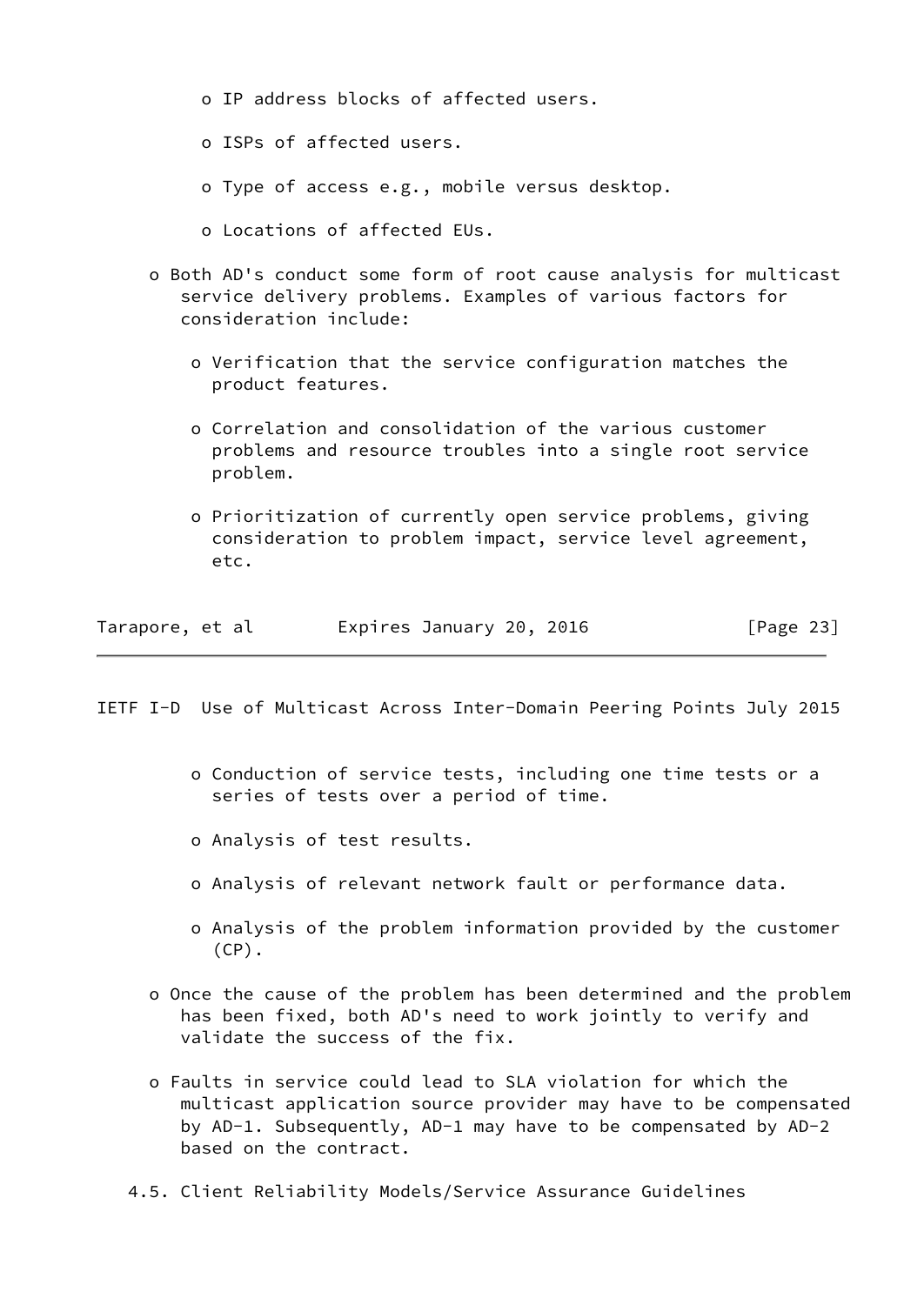There are multiple options for instituting reliability architectures, most are at the application level. Both AD's should work those out with their contract/agreement and with the multicast application source providers.

 Network reliability can also be enhanced by the two AD's by provisioning alternate delivery mechanisms via unicast means.

5. Troubleshooting and Diagnostics

 Any service provider supporting multicast delivery of content should have the capability to collect diagnostics as part of multicast troubleshooting practices and resolve network issues accordingly. Issues may become apparent or identified either through network monitoring functions or by customer reported problems as described in section 4.4.

 It is expected that multicast diagnostics will be collected according to currently established practices [\[MDH-04](#page-27-3)]. However, given that inter-domain creates a significant interdependence of proper networking functionality between providers there does exist a need for providers to be able to signal/alert each other if there are any issues noted by either one.

| Tarapore, et al |  |  | Expires January 20, 2016 |  |  | [Page 24] |  |
|-----------------|--|--|--------------------------|--|--|-----------|--|
|-----------------|--|--|--------------------------|--|--|-----------|--|

<span id="page-25-0"></span>IETF I-D Use of Multicast Across Inter-Domain Peering Points July 2015

 The specifics of the notification and alerts are beyond the scope of this document, but general guidelines are similar to those described in section 4.4 (Service Performance and Monitoring). Some general communications issues are stated as follows.

- o Appropriate communications channels will be established between the customer service and operations groups from both AD's to facilitate information sharing related to diagnostic troubleshooting.
- o A default resolution period may be considered to resolve open issues. Alternately, mutually acceptable resolution periods could be established depending on the severity of the identified trouble.
- 6. Security Considerations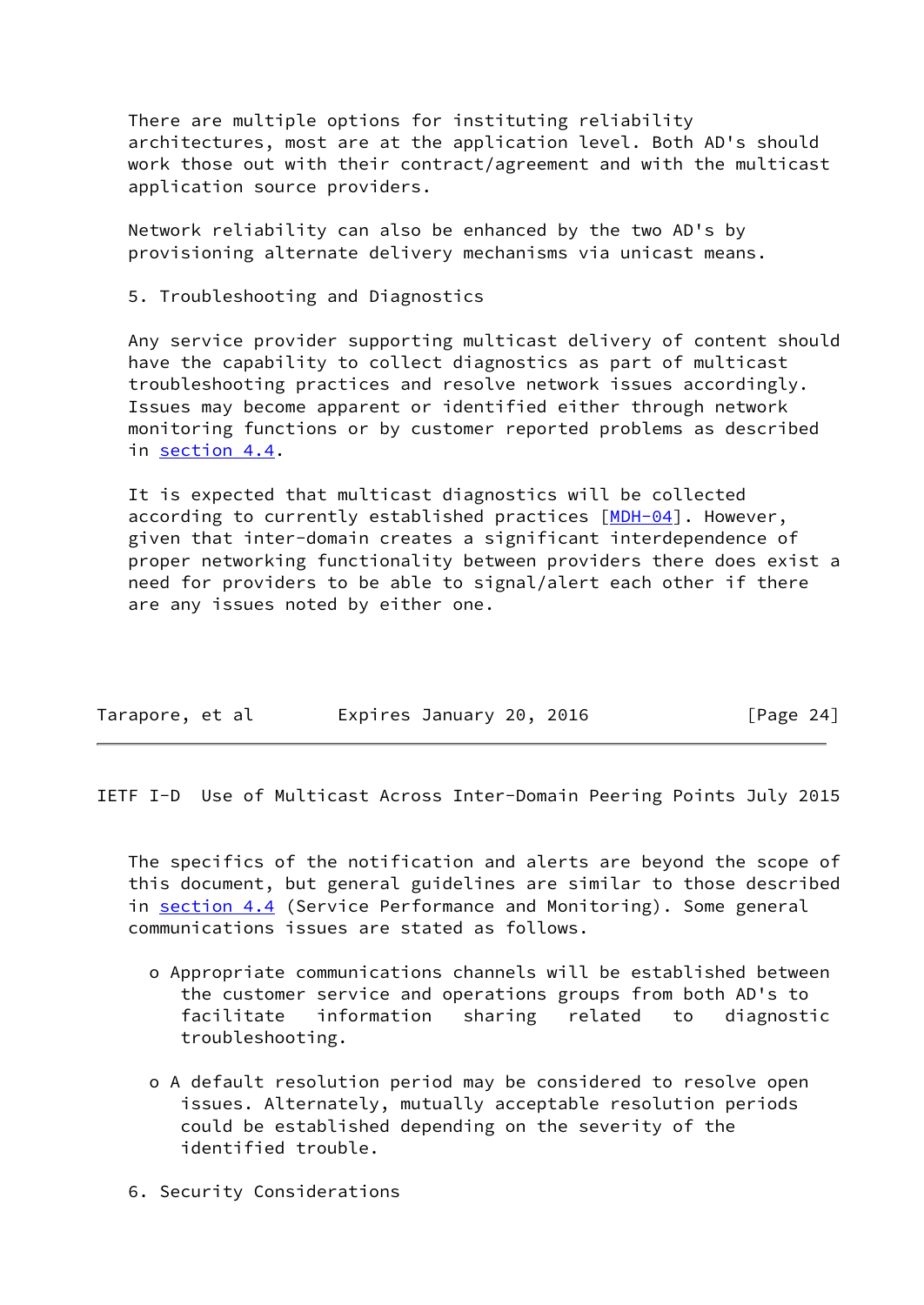DRM and Application Accounting, Authorization and Authentication should be the responsibility of the multicast application source provider and/or AD-1. AD-1 needs to work out the appropriate agreements with the source provider.

 Network has no DRM responsibilities, but might have authentication and authorization obligations. These though are consistent with normal operations of a CDN to insure end user reliability, security and network security

 AD-1 and AD-2 should have mechanisms in place to ensure proper accounting for the volume of bytes delivered through the peering point and separately the number of bytes delivered to EUs.

 If there are problems related to failure of token authentication when end-users are supported by AD-2, then some means of validating proper working of the token authentication process (e.g., back-end servers querying the multicast application source provider's token authentication server are communicating properly) should be considered. Details will have to be worked out during implementation (e.g., test tokens or trace token exchange process).

7. IANA Considerations

| Tarapore, et al |  | Expires January 20, 2016 |  | [Page 25] |  |
|-----------------|--|--------------------------|--|-----------|--|
|                 |  |                          |  |           |  |

<span id="page-26-0"></span>IETF I-D Use of Multicast Across Inter-Domain Peering Points July 2015

8. Conclusions

 This Best Current Practice document provides detailed Use Case scenarios for the transmission of applications via multicast across peering points between two Administrative Domains. A detailed set of guidelines supporting the delivery is provided for all Use Cases.

 For Use Cases involving AMT tunnels (cases 3.4 and 3.5), it is recommended that proper procedures are implemented such that the various AMT Gateways (at the End User devices and the AMT nodes in AD-2) are able to find the correct AMT Relay in other AMT nodes as appropriate. Section 4.3 provides an overview of one method that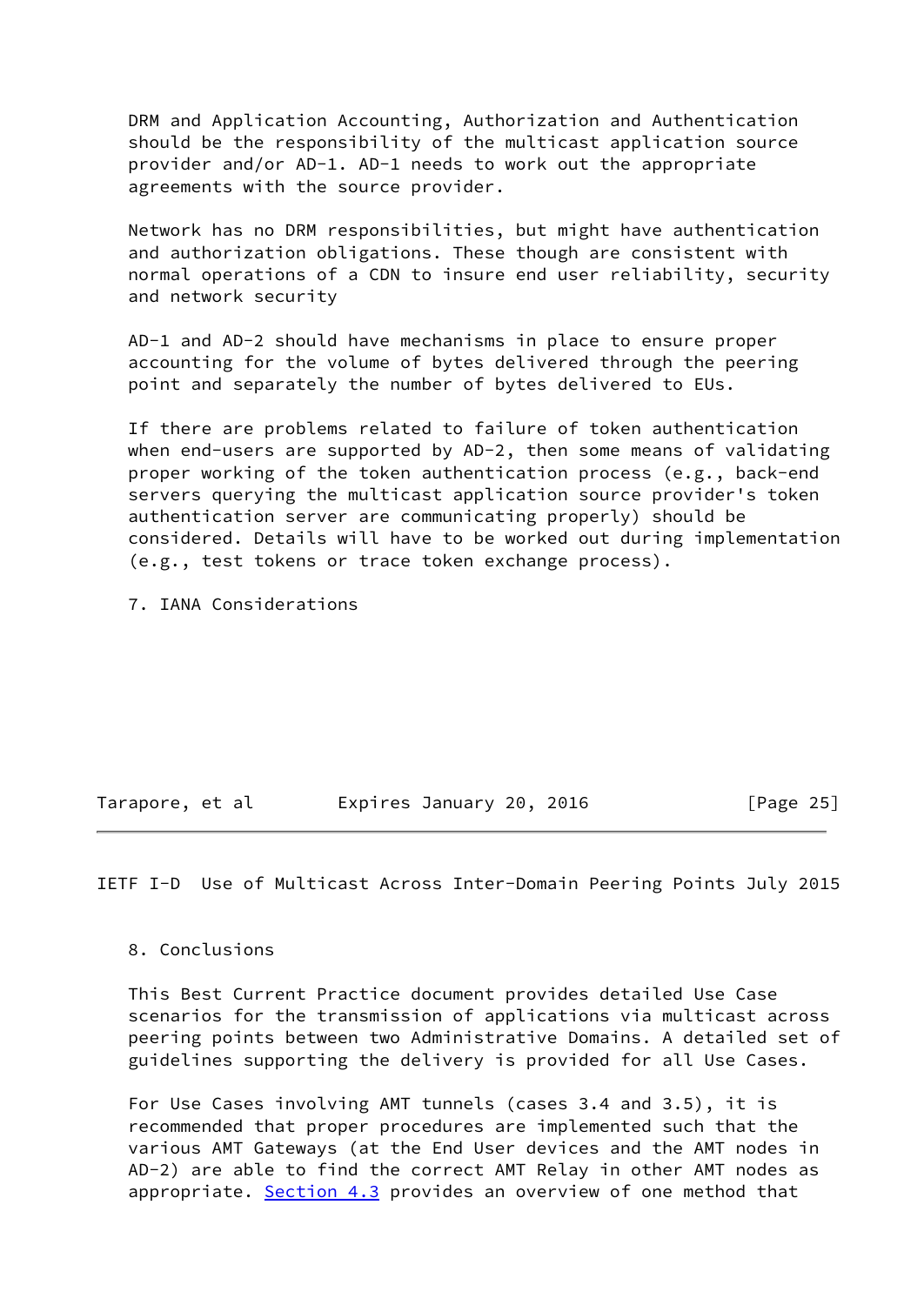finds the optimal Relay-Gateway combination via the use of an Anycast IP address for AMT Relays.

9. References

9.1. Normative References

[RFC2784] D. Farinacci, T. Li, S. Hanks, D. Meyer, P. Traina, "Generic Routing Encapsulation (GRE)", [RFC 2784,](https://datatracker.ietf.org/doc/pdf/rfc2784) March 2000

<span id="page-27-1"></span>[IETF-ID-AMT] G. Bumgardner, "Automatic Multicast Tunneling", [draft](https://datatracker.ietf.org/doc/pdf/draft-ietf-mboned-auto-multicast-13) [ietf-mboned-auto-multicast-13](https://datatracker.ietf.org/doc/pdf/draft-ietf-mboned-auto-multicast-13), April 2012, Work in progress

 [RFC4604] H. Holbrook, et al, "Using Internet Group Management Protocol Version 3 (IGMPv3) and Multicast Listener Discovery Protocol Version 2 (MLDv2) for Source Specific Multicast", [RFC 4604,](https://datatracker.ietf.org/doc/pdf/rfc4604) August 2006

[RFC4607] H. Holbrook, et al, "Source Specific Multicast", [RFC 4607,](https://datatracker.ietf.org/doc/pdf/rfc4607) August 2006

 [RFC3618] B. Fenner, et al, "Multicast Source Discovery Protocol", [RFC 3618](https://datatracker.ietf.org/doc/pdf/rfc3618), October 2003

9.2. Informative References

<span id="page-27-2"></span> [INF\_ATIS\_10] "CDN Interconnection Use Cases and Requirements in a Multi-Party Federation Environment", ATIS Standard A-0200010, December 2012

| Tarapore, et al | Expires January 20, 2016 | [Page 26] |
|-----------------|--------------------------|-----------|
|-----------------|--------------------------|-----------|

<span id="page-27-0"></span>IETF I-D Use of Multicast Across Inter-Domain Peering Points July 2015

<span id="page-27-3"></span> [MDH-04] D. Thaler, et al, "Multicast Debugging Handbook", IETF I-D [draft-ietf-mboned-mdh-04.txt](https://datatracker.ietf.org/doc/pdf/draft-ietf-mboned-mdh-04.txt), May 2000

10. Acknowledgments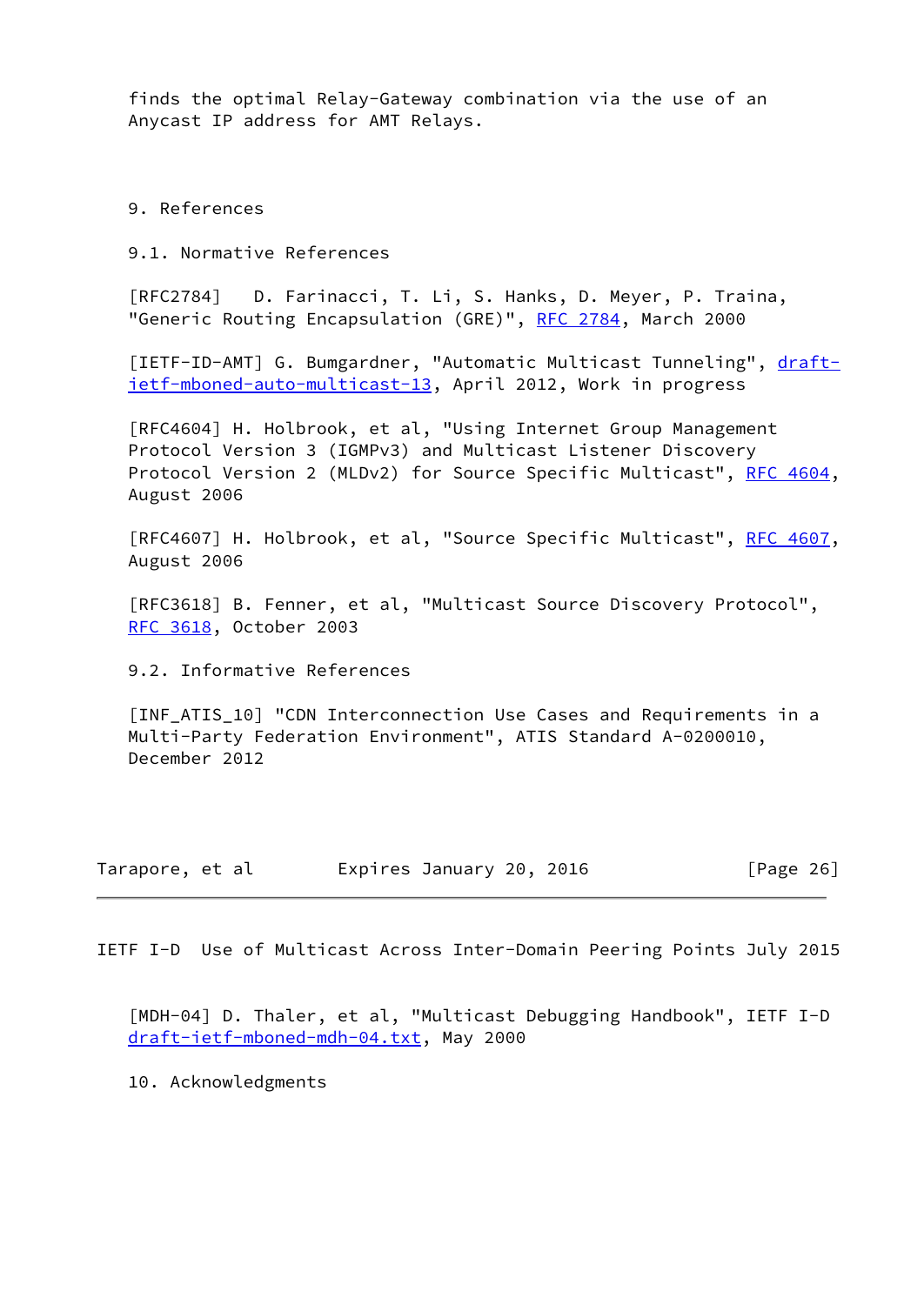Tarapore, et al Expires January 20, 2016 [Page 27]

IETF I-D Use of Multicast Across Inter-Domain Peering Points July 2015

 Authors' Addresses Percy S. Tarapore AT&T